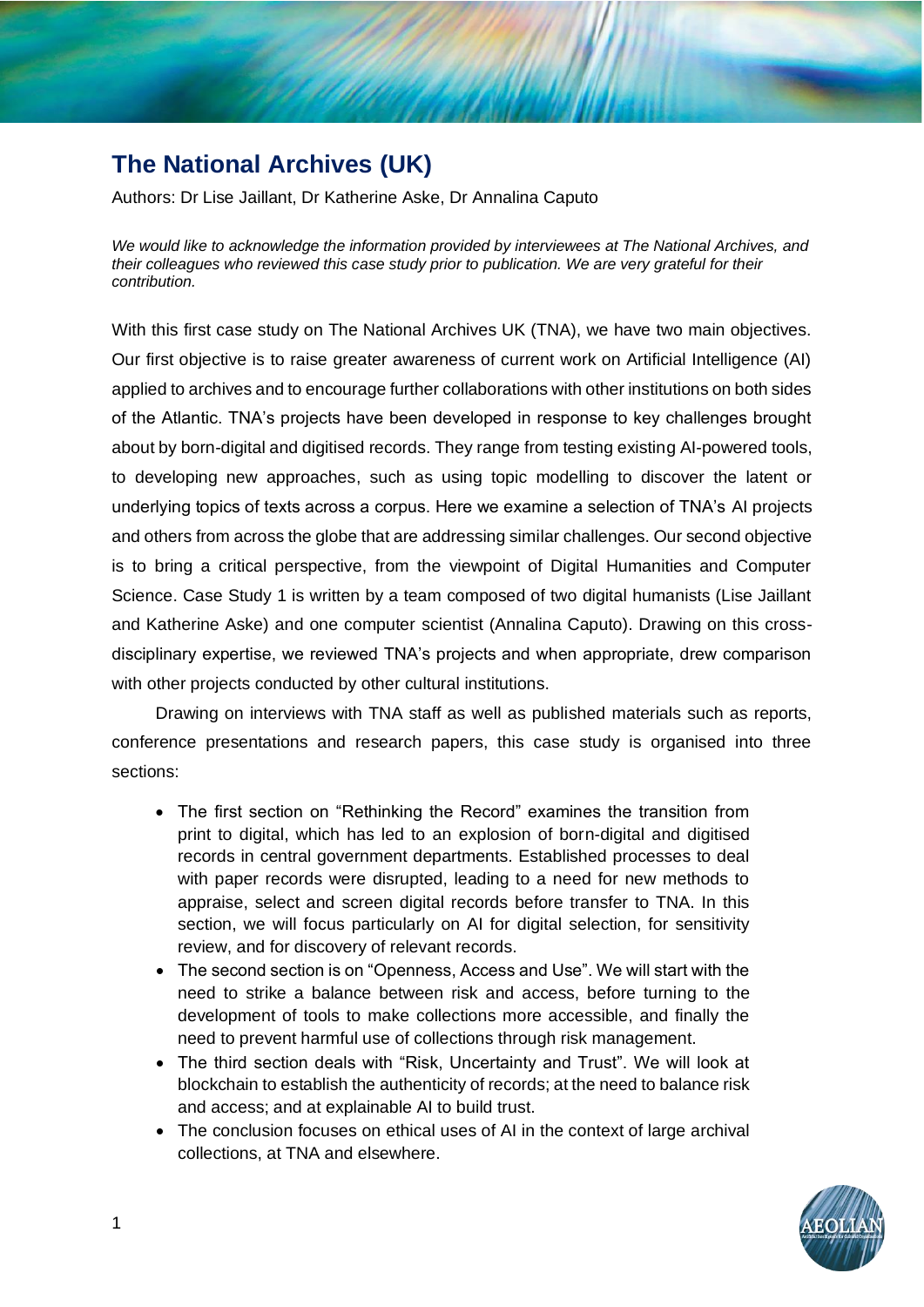## **Introduction**

AI applied to archival records is not a new thing, and innovation initially came from outside the LAM sector (Libraries, Archives and Museums). At the turn of the twenty-first century, lawyers had to deal with an explosion of documents in digital form. In 2003, it was estimated that 93% of documents were created electronically of which over 70% were never converted into hard copy.<sup>1</sup> In legal proceedings, it had always been essential to find relevant documents in a mass of records, and the change of scale brought by the digital revolution led to the development of new software, "eDiscovery", which was developed to allow legal professionals to identify evidence proving or disproving a case. These AI-powered tools rely on predictive coding, which consists of two learning methods: supervised learning and active (unsupervised) learning. With supervised learning, a lawyer chooses a subset of documents, and this selection enables the analytics system to rank the remaining documents in the collection based on their similarity with the initial subset. In the case of unsupervised learning, the machine selects a subset of all case documents using sophisticated algorithms. The lawyer reviews this subset to determine its relevancy and submits it to the system. The machine then analyses the selected documents to identify and code key trends or patterns, before turning to the rest of the collection.

In the early 2000s, these new tools attracted the attention of the National Archives and Records Administration (NARA) in the US, who were, at a time, experiencing a huge increase in born-digital records such as emails, Word documents, PDFs and digital audio-video files. The boom in born-digital files was leading to significant challenges in terms of appraisal, selection and sensitivity review. Following a trial of eDiscovery software, NARA concluded that these tools could be used to identify valuable documents thus aiding with appraisal and selection, as well as assisting with sensitivity review for confidential and problematic documents.<sup>2</sup> On the other side of the Atlantic, The National Archives UK (TNA) were also conducting trials with eDiscovery software, resulting in a 2016 report.<sup>3</sup> The past few years have seen a sustained increase in the number of AI tools and technologies being developed, and as these new tools develop, the use of AI in cultural heritage institutions around the globe

<sup>2</sup> Baron, J.R. (2005) 'Toward a Federal Benchmarking Standard for Evaluating Information Retrieval Products Used in E-Discovery', *Sedona Conference Journal* 6, pp. 237–239. Available at:

[https://thesedonaconference.org/sites/default/files/publications/237-246%20Baron\\_237-](https://thesedonaconference.org/sites/default/files/publications/237-246%20Baron_237-246%20Baron.qxd__0.pdf) 246%20Baron.qxd 0.pdf (Accessed 7 September 2021).

<sup>3</sup> The National Archives UK [hereafter, TNA]. (2016) *The application of technology-assisted review to born-digital records transfer, Inquiries and beyond* [online], available at:

<https://www.nationalarchives.gov.uk/documents/technology-assisted-review-to-born-digital-records-transfer.pdf> (Accessed: 8 September 2021).



<sup>1</sup> Isaacson, S. (2013) *Computer Technology Review*, March.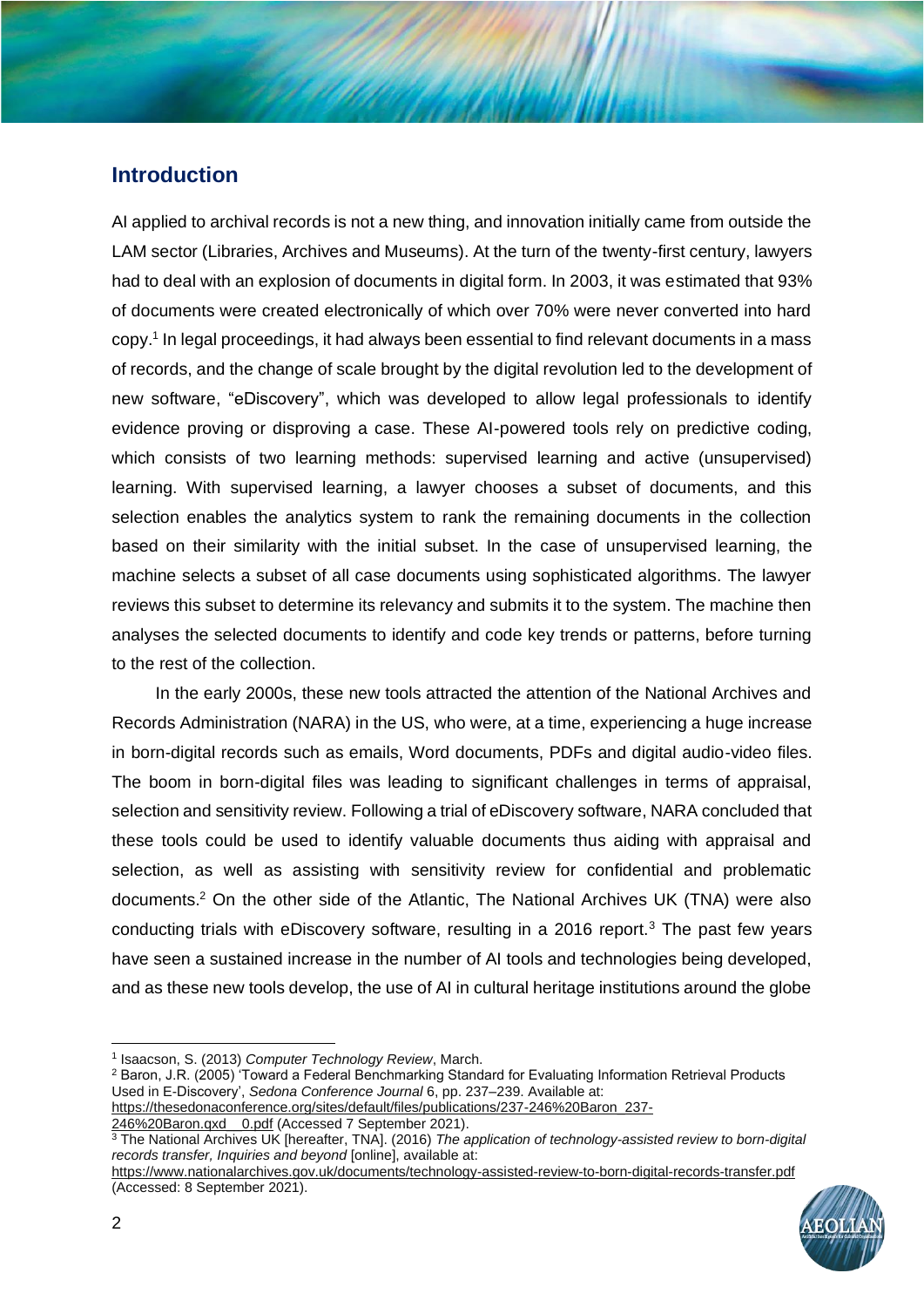is demanding a more collaborative approach, where technologies, results and best practices can be shared across sectors.

AEOLIAN is a UK/US network on AI applied to cultural institutions.<sup>4</sup> As part of this project, funded by the Arts and Humanities Research Council (AHRC) on the UK side and the National Endowment for the Humanities (NEH) on the US side, we are organising six workshops to bring together Digital Humanists, Computer Scientists, archivists, librarians and other stakeholders. We are also writing five case studies on UK and US cultural institutions that have done pioneering work on applied AI. As Gregory Rolan et al. point out in their 2019 article on Artificial Intelligence in the archive, there is currently a "lack of compelling case studies": "the literature is rather thin on the ground, and there are few clear success stories being trumpeted".<sup>5</sup> It is precisely this gap that we are trying to fill with this open-access report for a diverse audience of academics and practitioners in libraries, archives, museums and government departments.

In the past decade, TNA has led several AI-driven projects, which has resulted in a substantial portfolio of work that forms the basis for this first AEOLIAN case study. As a nonministerial government department, TNA is the official archive for the UK government and for England and Wales. There are separate national archives for Scotland (the National Records of Scotland) and Northern Ireland (the Public Record Office of Northern Ireland). TNA's collections include records of central government from the Middle Ages onwards, documents such as wills, naturalisation certificates and criminal records, and many others. Since 2003, TNA has also actively curated the UK Government Web Archive, which captures, preserves, and makes accessible UK central government information published on the web. The web archive collects born-digital records such as websites but also videos, images and tweets.

<sup>5</sup> Rolan, G., Humphries, G., Jeffrey, L., Samaras, E., Antsoupova, T., Stuart, K. (2019) 'More human than human? Artificial intelligence in the archive', *Archives and Manuscripts*, 47, pp. 179–203. Available at: <https://doi.org/10.1080/01576895.2018.1502088> (Accessed: 8 September 2021).



<sup>4</sup> [www.aeolian-network.net](http://www.aeolian-network.net/)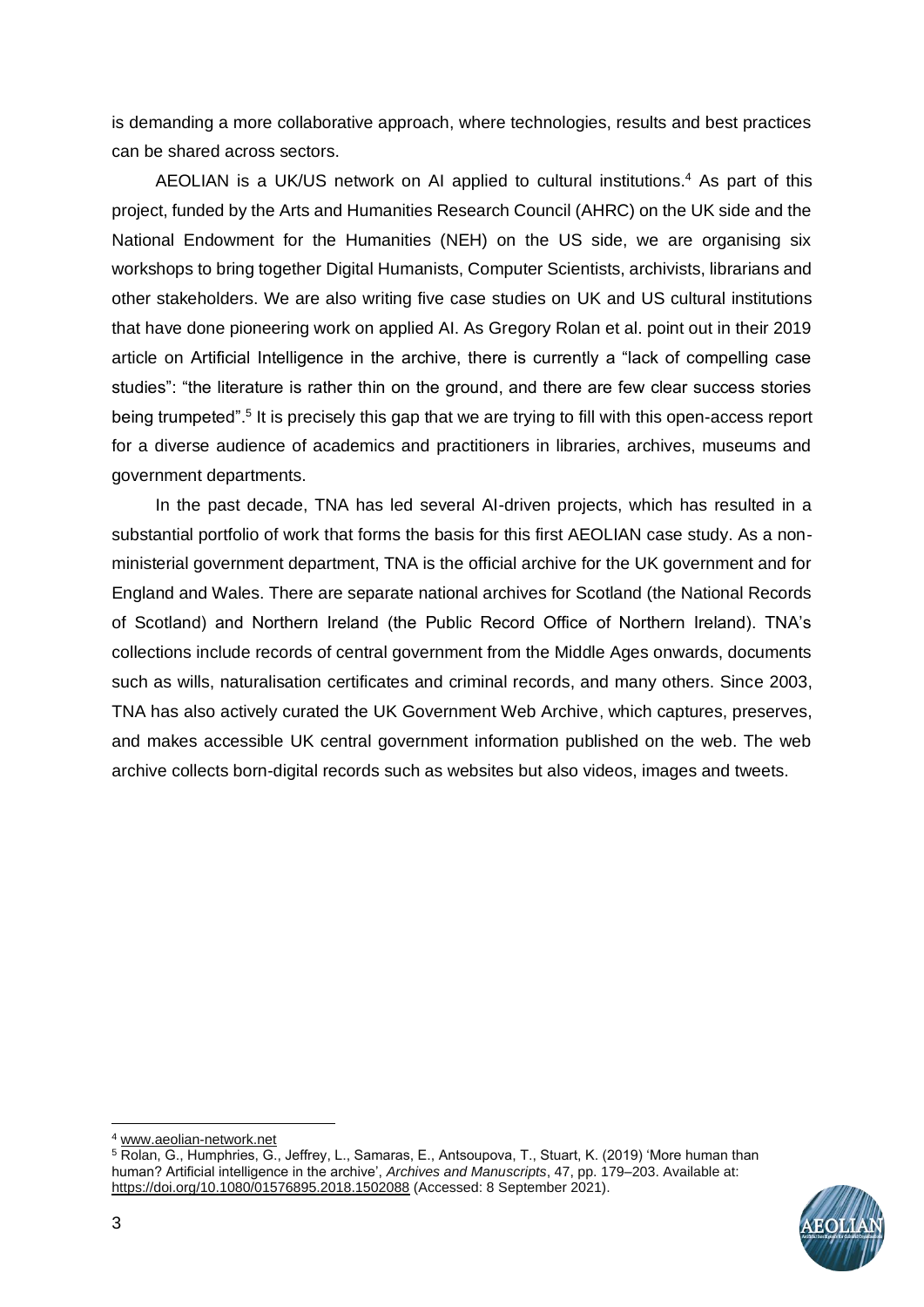## *(I) Rethinking the Record*

The transition from print to digital has led TNA, like other cultural institutions, to rethink the record. As part of this priority research theme, a core challenge is to focus on "digital recordkeeping at scale". $6$  To deal with the boom in digital records, old approaches – such as manually reviewing collections to identify sensitive documents – can no longer be applied. Digital recordkeeping at scale has led TNA to rethink their practices and explore computational methods and other advanced techniques. This requires close collaboration with central government departments.

Following an amendment of the Public Records Act, the UK government is now required to transfer records of historical value to TNA after 20 years for permanent preservation. Before that, records stay within government departments, first as living records (until Year 7) and then as archival records kept in internal archives (from Years 7 to 20). Good record management is essential both before and after transfer to TNA. As Sir Alex Allan explained in his 2015 review of government digital records:

Records are needed to support policy development; to help assess the impact of policies; to provide accountability for decisions; to share knowledge across government; to enable departments to provide accurate and comprehensive evidence to inquiries or in legal actions; to answer Freedom of Information requests; and eventually to provide the historical background to government.<sup>7</sup>

The key challenge is that digital records are seldom well-organised. The 2017 "Better Information for Better Government" (BI4BG) report – authored by the Cabinet Office, in partnership with TNA – declares: "much of what has accumulated over the past fifteen to twenty years is poorly organised, scattered across different systems and almost impossible to search effectively".<sup>8</sup> It attributes this digital disorganisation to the lack of incentive for civil servants to sort out their mass of digital data – a time-consuming task that has no or few rewards. As the Allan report had done before, the BI4BG report recommends enlisting the help of senior decision makers to improve the management of digital records.

<sup>6</sup> TNA. *Priority Research Themes.* Available at: [https://www.nationalarchives.gov.uk/about/our-research-and](https://www.nationalarchives.gov.uk/about/our-research-and-academic-collaboration/our-research-priorities/priority-research-themes/)[academic-collaboration/our-research-priorities/priority-research-themes/](https://www.nationalarchives.gov.uk/about/our-research-and-academic-collaboration/our-research-priorities/priority-research-themes/) (Accessed: 30 August 2021). <sup>7</sup> Allan, A. (2015) *Review of Government Digital Records.* Available at:

[https://www.gov.uk/government/uploads/system/uploads/attachment\\_data/file/486418/Report\\_-](https://www.gov.uk/government/uploads/system/uploads/attachment_data/file/486418/Report_-_Digital_Records_Review.pdf) Digital\_Records\_Review.pdf (Accessed: 29 August 2021).

8 Cabinet Office (UK). (2017) *Better Information for Better Government*. Available at: <https://www.gov.uk/government/publications/better-information-for-better-government> (Accessed: 29 August 2021).

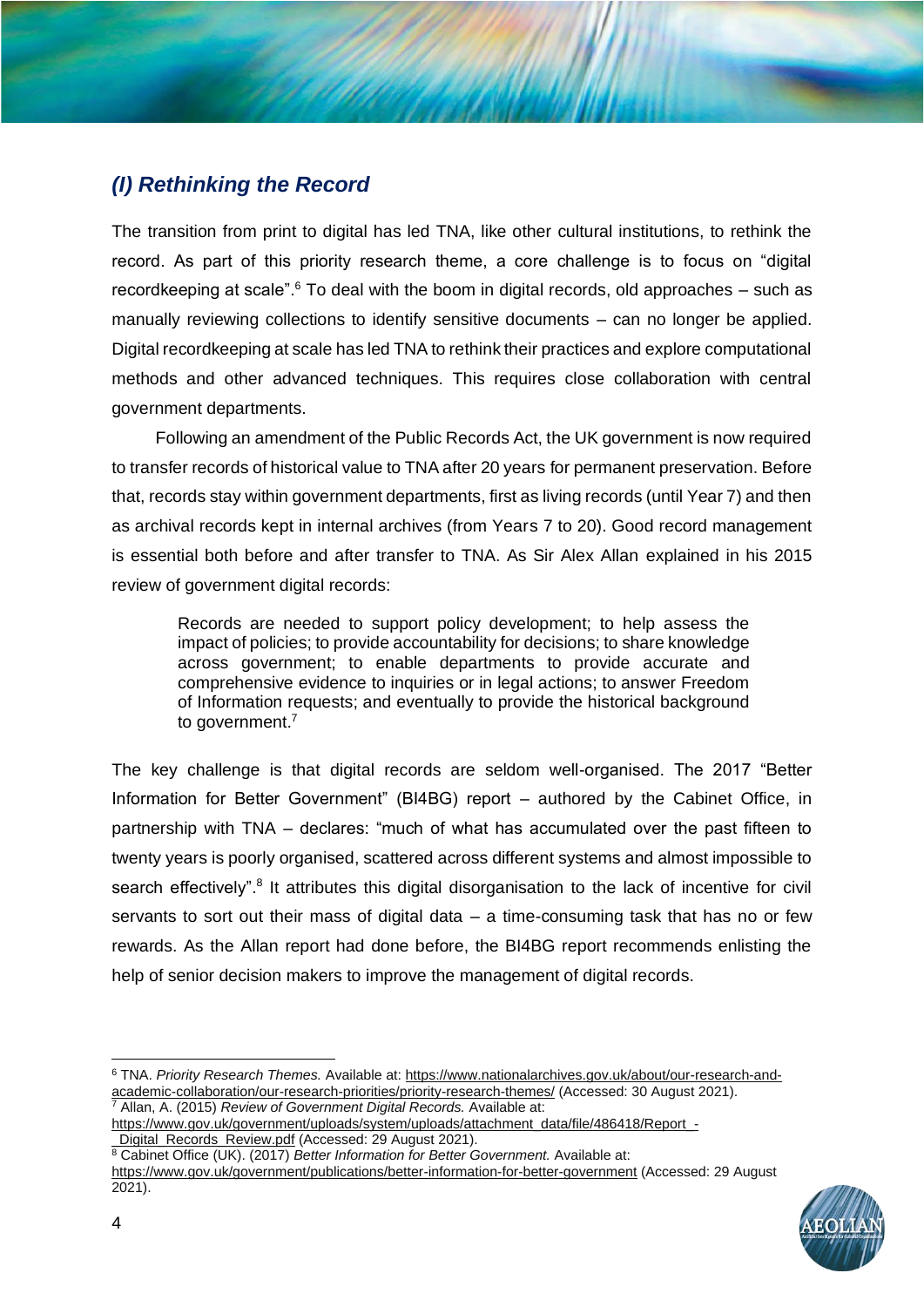Since born-digital records are often scattered across different systems (for example, email accounts, records management systems and shared drives), duplicates or nearduplicates are frequent. The volume of data makes the task of searching for specific information extremely difficult. As Andrew Prescott and Jane Winters have shown in a 2019 article, keyword search is not effective with very large datasets.<sup>9</sup> When a search query produces hundreds of thousands of results, potentially ranked only by date, it is difficult to know where to start. While this is an issue that can be approached by the semantic web (a technological effort to make web content more meaningful and readable to machines), it is limited by its inability to identify how knowledge content can change depending on context and use.<sup>10</sup> Moreover, the semantic web presents drawbacks because it can be directly applicable to metadata – provided that an appropriate knowledge base is provided (such as Dbpedia<sup>11</sup>) and that the metadata can be linked to it. However, its application to the textual content of emails, for example, is not so naive, since it requires techniques of Natural Language Processing (NLP) for the extraction of concept and entities from the text, disambiguation, and then for the linking of such entities to the relevant knowledge base. That said, if methods to search and retrieve information are not effective across the broad range of formats of borndigital records, there will be implications not only for usability and access, but also for archives responding to Freedom of Information (FOI) requests and inquiries, which could present further issues as time goes on.

The BI4BG report mourns the golden age of paper records that were neatly filed according to established processes: "Files and filing were at the centre of how work got done: they were intrinsic to the flow of work, not an overhead on it".<sup>12</sup> But is that really the case that the lifecycle of paper records, from creation to preservation, was much more robust? In a recent interview, Anthea Seles, the Secretary General of the International Council on Archives, said:

There's this notion that exists out there, it's like, Norman Rockwell's lovely paintings of the United States at a particular golden era and people have this notion about paper … [yet] we didn't get it right with paper … it's less discoverable to some degree.<sup>13</sup>

<sup>13</sup> Seles, A. (2021) Interview for the AURA project (Archives in the UK/ Republic of Ireland and AI), 28 May.



<sup>9</sup> Winters, J., and Prescott, A. (2019) 'Negotiating the born-digital: a problem of search', *Archives and Manuscripts*, 47, pp. 391–403. Available at:<https://doi.org/10.1080/01576895.2019.1640753> (Accessed: 27 August 2021).

<sup>10</sup> Fesharaki, Mehdi N., et al. (2020) 'A Conceptual Model for Socio-Pragmatic Web Based on Activity Theory', *Cogent Education*, 7(1), p. 6. Available at:<https://doi.org/10.1080/2331186X.2020.1797979> (Accessed 6 October 2021).

<sup>11</sup> See https://www.dbpedia.org.

<sup>12</sup> Cabinet Office (UK). (2017) *Better Information for Better Government.*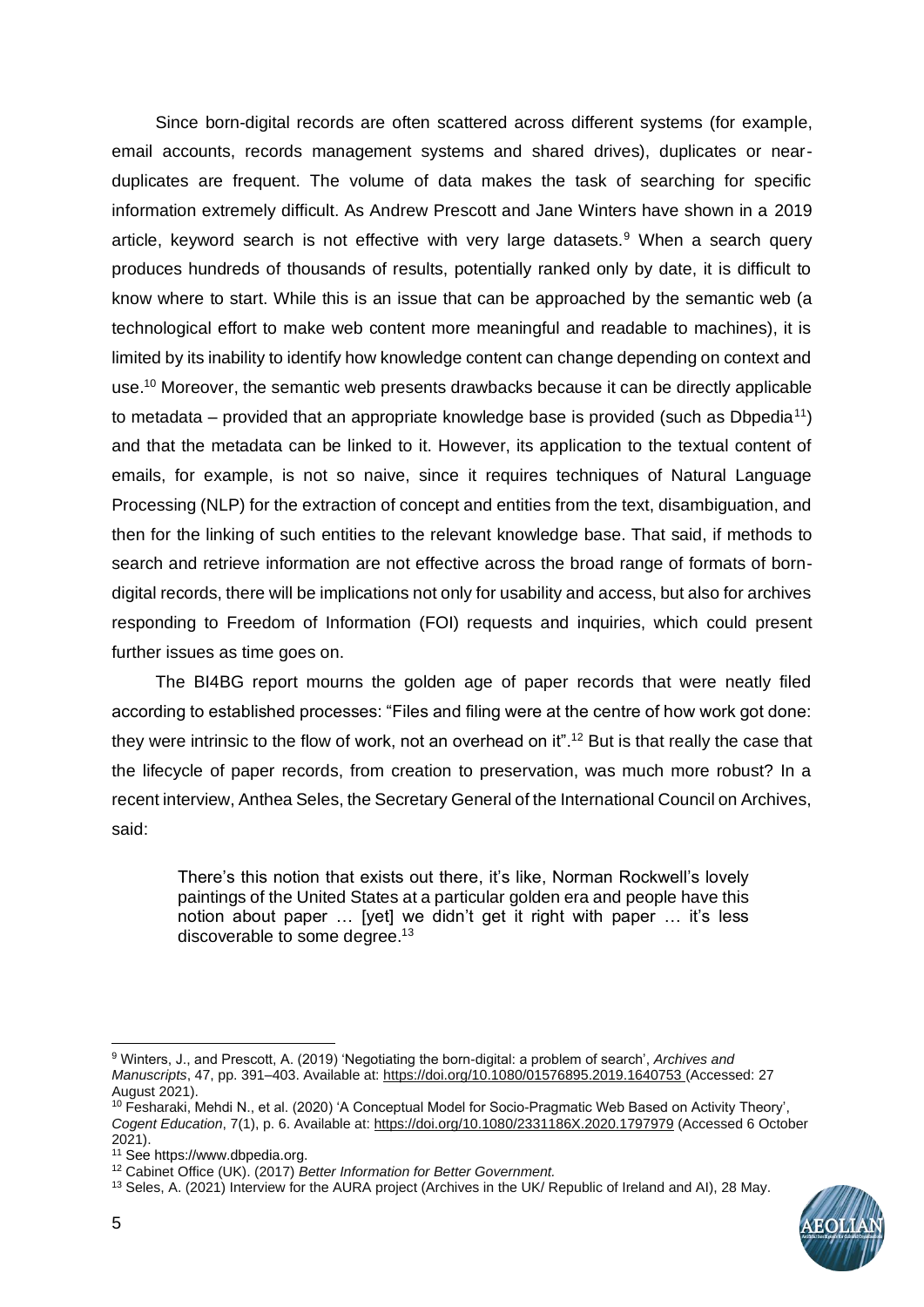Seles recommends adjusting expectations to make clear that no system of appraisal and selection is ever going to be perfect. Accepting a certain level of risk and imperfection is essential in order to move forward in the digital age.

## *1) AI for Digital Selection*

How can government departments receive the help they need to select digital files of longlasting value? TNA recently conducted a project called "AI for Digital Selection" to evaluate existing AI tools that could be used for appraisal and selection of digital records (including emails and datasets) held across government sectors.<sup>14</sup> After choosing a few relevant tools, TNA tested them on a set of their own corporate records – rather than records from the Cabinet Office or other central government departments. TNA's corporate files had already been sensitivity reviewed and had also been assigned to retention schedules which indicated how long they should be kept, in some cases this being permanently. The tasks assigned to the AI tools were to review the content of test documents and to predict whether they should be preserved or not.

In regard to preservation, many libraries apply a faceted classification system to organise their materials into categories based on multiple characteristics, such as subject, form, place etc. However, when archives are dealing with a diverse range of materials, these types of classification systems can present limitations when it comes to preservation selection.<sup>15</sup> Through the "AI for Digital Selection" project, TNA learned what metadata should be captured about the AI tools and processes, to help end users understand and use government records selected via these methods. Moreover, TNA is now in a better position to assist government departments in automating the selection of born-digital documents ahead of transfer for permanent preservation and presentation. However, as Santhilata Venkata (Digital Archiving Researcher at TNA) points out, while the project concluded that AI tools can assist record managers, the machine cannot replace human input.<sup>16</sup>

## *2) AI for Sensitivity Review*

Identifying sensitive materials in large digital collections requires technology-assisted review with human oversight. In its 2016 report on eDiscovery tools, TNA discussed the issue of borndigital records often containing sensitive information, such as contact details of individuals or

<sup>16</sup> Venkata, S. (2021) Interview for the AURA project (Archives in the UK/ Republic of Ireland and AI), 21 May.



<sup>14</sup> Venkata, S., Young, P., Bell, M. and Green, A. (2021) 'Alexa, is this a Historical Record?', accepted for publication in the special edition *Computational Archival Science (CAS) of Journal on Computing and Cultural Heritage*.

<sup>15</sup> See Hoffman, G. L. (2019) *Organizing Library Collections: Theory and Practice*, London, Rowman & Littlefield. See also, Mas, S., Maurel,D., and Alberts, I. (2011) 'Applying Faceted Classification to the Personal Organization of Electronic Records: Insights into the User Experience', *Archivaria*, 72, pp. 29–59.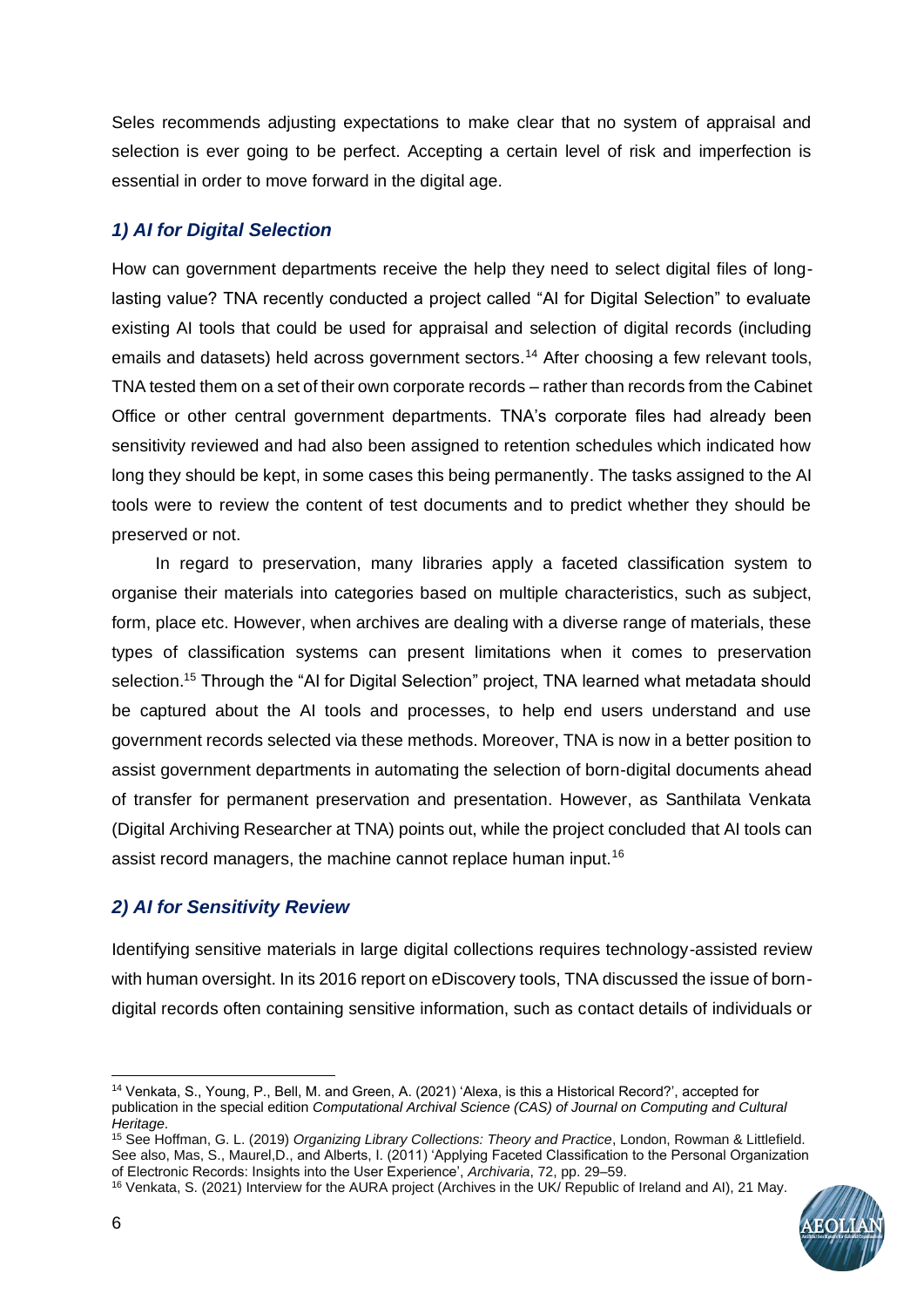financial details.<sup>17</sup> In the case of FOI requests, this kind of information falls under the category of "exemptions" and cannot be disclosed. Around three quarters of exemptions to release relate to personal information, so this is clearly a priority area for government departments. After transfer to TNA, it is also essential that no personally identifiable information is released to the public.

AI-powered tools can sort documents according to their sensitivity level: when no sensitive information is identified, documents can be released – although human input is often necessary to prevent any false negatives (in the case of a personal name spelled in various ways, for example). As the report points out, "technology-assisted review is never going to be 100% accurate – departments will need to define and accept their risk appetite".<sup>18</sup> When sensitive information is identified, documents can be closed for a specific period. Another approach is to redact sensitive/personal information using digital forensics tools.<sup>19</sup> The opensource tool BitCurator<sup>20</sup> offers a bulk extractor functionality that lexically analyses text looking for sensitive features, such as email addresses, phone numbers, and other personally identifiable information.

So how does automatic sensitivity review work in practice? As Graham McDonald et al. note, keywords are not enough to identify sensitive information.<sup>21</sup> However, the relationships between terms and entities in the discourse, in addition to single keywords, can help disclose sensitivities. In other words, the context is as important as the text itself when evaluating the sensitivity of a document. To capture contextual information, and at the same time overcome the ambiguity of language, word embedding features can replace or be juxtaposed with simple keywords. In NLP, *word embedding* is a representation type that links a word with other words with similar meanings. For example, "terrorism" and "radicalism" should be closer than "terrorism" and "agriculture". In their study, categorising a collection of c. 3,800 government documents as either sensitive or not-sensitive, McDonald et al. showed that the inclusion of word embeddings significantly increased the accuracy of the classifier.

<sup>&</sup>lt;sup>21</sup> See Mcdonald, G., Macdonald, C., and Ounis, I. (2020) 'How the Accuracy and Confidence of Sensitivity Classification Affects Digital Sensitivity Review' ACM Transactions on Information Systems, 39, 4, pp. 1-34. Available at[: https://doi.org/10.1145/3417334](https://doi.org/10.1145/3417334) (Accessed: 7 September 2021). McDonald, G., Macdonald, C., Ounis, I. (2020) 'Active Learning Stopping Strategies for Technology-Assisted Sensitivity Review', in: *Proceedings of the 43rd International ACM SIGIR Conference on Research and Development in Information Retrieval*. New York (USA): Association for Computing Machinery, pp. 2053–2056.



<sup>17</sup> TNA. (2016) *The Application of Technology-Assisted Review to Born-Digital Records Transfer, Inquiries and Beyond.*

 $18$   $\dot{\mathrm{Id}}$ .

<sup>19</sup> Woods, K., and Lee, C.A. (2015) 'Redacting Private and Sensitive Information in Born-Digital Collections' in: *Archiving 2015 Final Program and Proceedings*, *May 2015*, Los Angeles: Society for Imaging Science and Technology, pp. 2–7.

<sup>20</sup> <https://bitcurator.net/>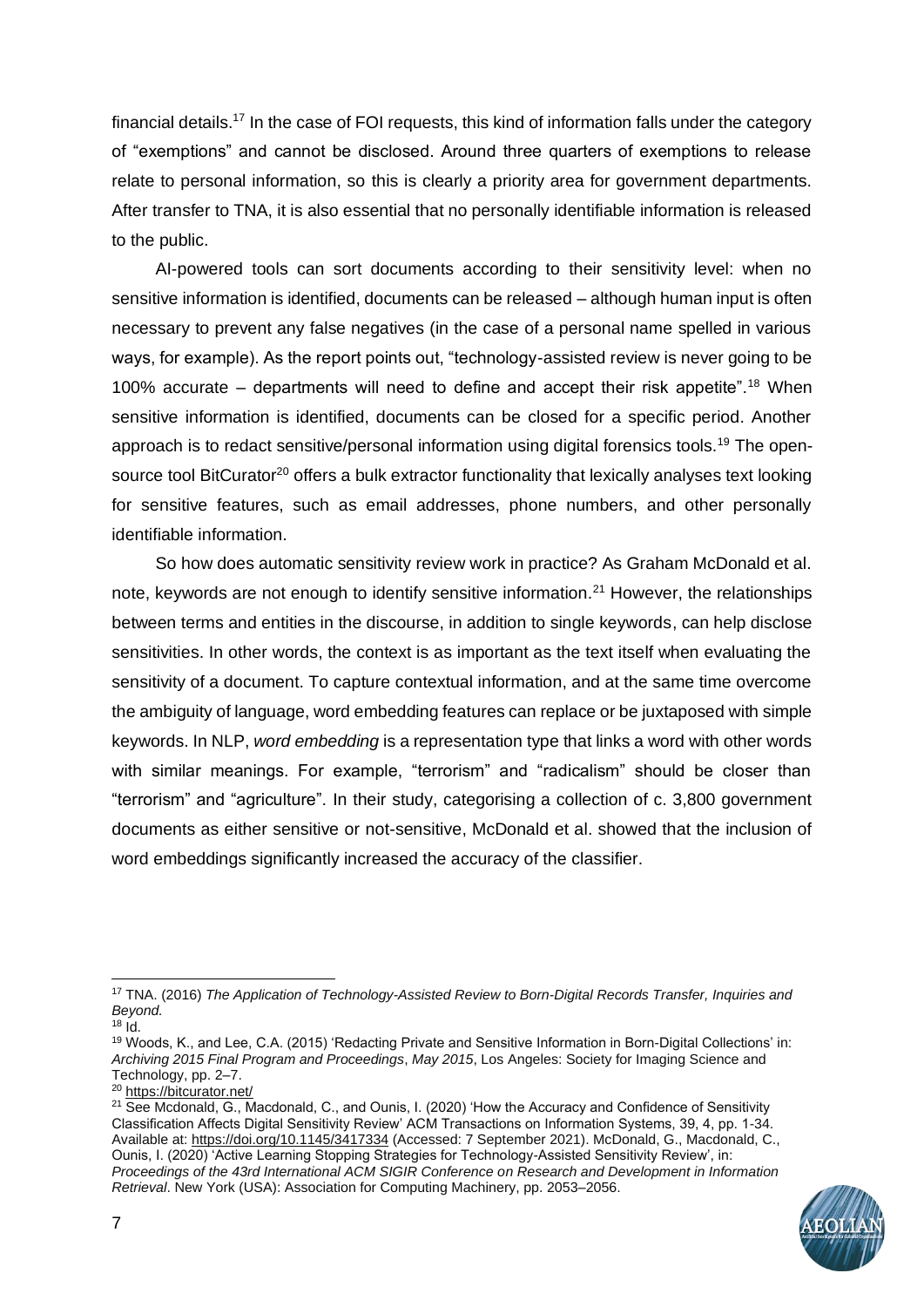## *3) AI for Discovery*

AI can be used by creators of data and archivists for selection and sensitivity review, but also by researchers to discover relevant information. To complement or replace keyword searches, topic modelling can group words into clusters based on similarity. Drawing on unsupervised and supervised machine learning techniques, this text mining method can be used to highlight underlying topics across a dataset – for example, on catalogue metadata describing a large collection.

While metadata is often seen as a way to enhance the human findability of archival material, detailed item descriptions also offer vast corpuses of machine-readable data to analyse. Christopher Day (Head of Modern Domestic Records at TNA) has undertaken research on the catalogue data of the General Board of Health records, a collection comprising c. 89,000 items of correspondence, individually described. In the mid-nineteenth century, the rapid development of capitalism led to overcrowded, poorly drained cities, creating an environment ripe for diseases. The 1848-1849 cholera epidemic in England and Wales claimed around 52,000 lives. In response, the government passed the Public Health Act of 1848, creating a General Board of Health to oversee sanitary measures throughout the country.<sup>22</sup> Drawing on a test corpus of the 1,967 descriptions dated 1848, Day used an algorithm called *Latent Dirichlet Allocation*, in which the machine applies probabilistic statistics to discover topics across a corpus and sorts them into a number of groups defined by the user. Topics were then visualised using the Python library pyLDAvis. The results revealed topics such as sanitary inspections, which were central to the activities of the General Board of Health during its first year. $23$ 

Cholera may no longer be a major risk in Britain, but the COVID-19 pandemic has reminded us of the centrality of government in designing and implementing public health measures. AI-powered approaches such as topic modelling will be invaluable to analyse the other large-scale collections that TNA continues to collect. During the pandemic, TNA set out to capture a detailed record of the government's response to COVID-19 on the web, using high intensity and in-depth web archiving. Other web archiving initiatives (such as the Internet Archive or UK Web Archive) risked missing this content, which could have been lost to posterity in a rapidly changing context. TNA's COVID-19 collection contains over 50 TB of born-digital material, which could be used as evidence for a future Public Inquiry into the pandemic. As John Sheridan (Digital Director at TNA) puts it, "How does a Public Inquiry begin

<sup>23</sup> Day, C. (2020). *Computing Cholera? 'Distant Reading' General Board of Health catalogue data.* Available at: [https://www.nationalarchives.gov.uk/about/our-research-and-academic-collaboration/our-research-projects/2020](https://www.nationalarchives.gov.uk/about/our-research-and-academic-collaboration/our-research-projects/2020-annual-digital-lecture-staff-research-poster-exhibition/#computing-cholera) [annual-digital-lecture-staff-research-poster-exhibition/#computing-cholera](https://www.nationalarchives.gov.uk/about/our-research-and-academic-collaboration/our-research-projects/2020-annual-digital-lecture-staff-research-poster-exhibition/#computing-cholera) (Accessed: 7 September 2021).



<sup>22</sup> Day, C. (2021) *Cholera! Public health in mid-19th century Britain.* Available at:

<https://media.nationalarchives.gov.uk/index.php/cholera-public-health-in-mid-19th-century-britain/> (Accessed: 7 September 2021).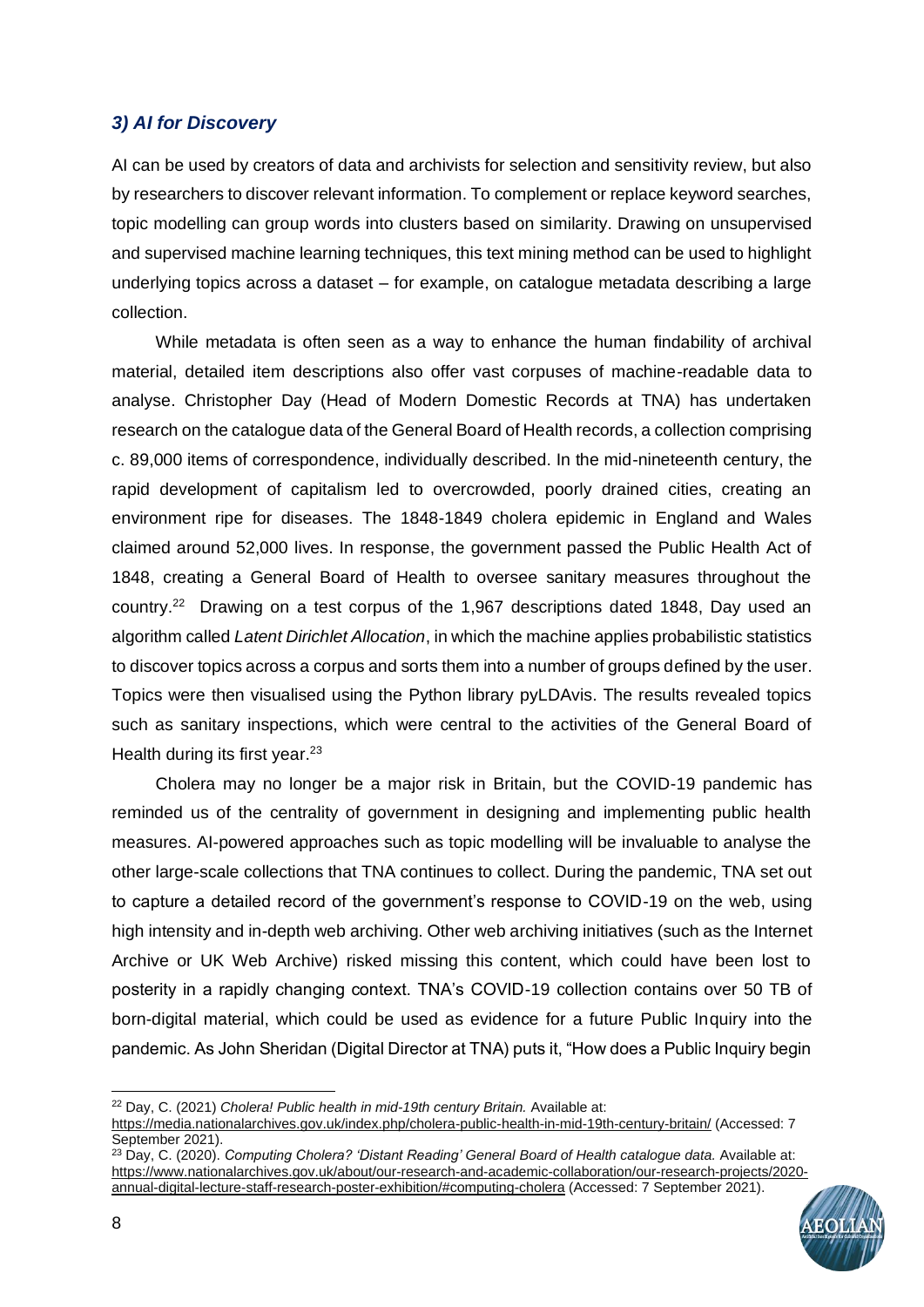to grapple with a collection of this size and scale? What role do AI tools have as we provide the mediation layer between the evidence on one side and the big questions that the Inquiry will be exploring on the other?"<sup>24</sup>

Other large-scale collections are regularly transferred to TNA. In June 2020, the Lord Chancellor and Secretary of State for Justice announced that TNA will be the institutional home for Court Judgments and Tribunal Decisions for England and Wales from April 2022. TNA will inherit a large existing digital collection of judgments and decisions, which will then expand rapidly. For Sheridan, it is essential to think of the contribution that AI can make to improve TNA's intellectual control over this material. $25$  Indeed, letting the public access this material (previously not available for re-use) is not without risk. TNA needs to enable that access whilst protecting against potential harms to the justice system. For example, an unscrupulous user could design an algorithm to game the justice system, $^{26}$  which would impact on public trust in legal decision-making processes.

<sup>&</sup>lt;sup>26</sup> Sheridan, J. (2021) Interview for the "Unlocking our Digital Past" project, Loughborough University, 29 June.



<sup>24</sup> Sheridan, J. (2021) Correspondence with L. Jaillant.

<sup>25</sup> Id.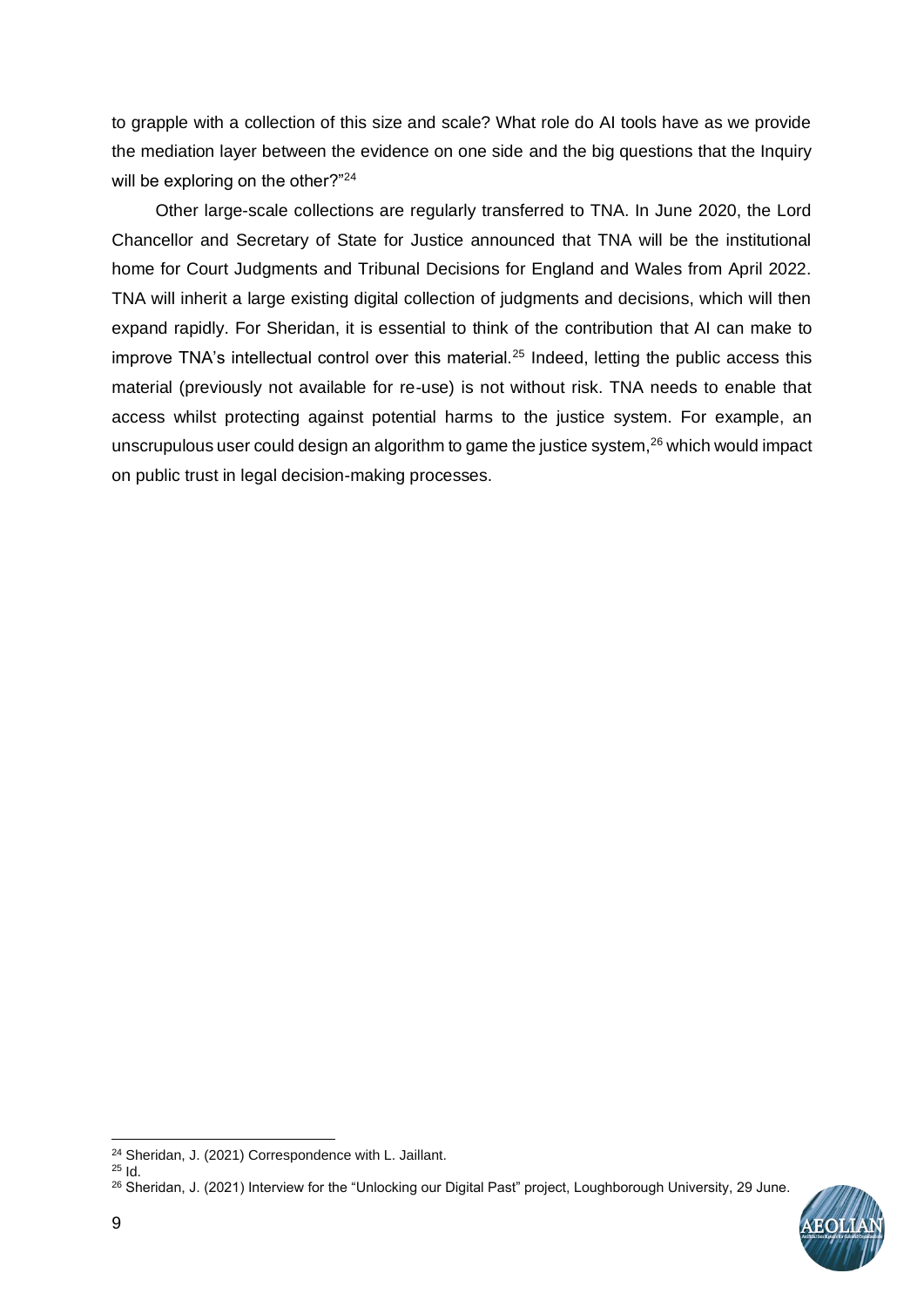## *(II) Openness, Access, and Use*

TNA are committed to making their collections as accessible as possible to their users, from scholars conducting research, to the public searching for their family histories. They are finding innovative ways to present their collections in consideration of the rapidly increasing volume of digital records, and how the expectations of users are changing.<sup>27</sup> The usability of archival records is therefore central to their digital strategy: "Archives need to develop extraordinary capabilities to ensure digital records can be kept".<sup>28</sup> However, opening archival materials up to the public, or providing controlled access to closed records, comes with numerous challenges. Aside from complying with data protection laws and FOI requests, providing access to large-scale digital collections requires user-focussed solutions, collaboration, and additional ethical considerations.

According to Mark Bell (Senior Digital Researcher at TNA), the transition for TNA from paper to digital since the 1990s has seen a "phenomenal increase" in the number of records.<sup>29</sup> It is estimated that 1.7MB of data was created every second in 2020, approximately 2.5 quintillion bytes a day.<sup>30</sup> Collecting and preserving an accurate record of our recent history is a challenging task, and that is without considering how archives can sort and present this information for researchers in a useful way. As archives "need to be used in order to be useful", developing and using AI to support archival preservation and accessibility is crucial, but the development of these technologies is often siloed.<sup>31</sup> Many archives and other sectors develop systems in-house, meaning the possibility of transference to another system, or integrating records developed with different models, will be increasingly problematic as our digital cultural assets grow and alter with new technologies.

However, first and foremost, archives need to know what to archive. The judgment of what should be online and accessible, what needs reviewing, and what requires limited or case-by-case access, is currently still employing the same methodologies as paper archiving. TNA's digital strategy explains that, as a first-generation digital archive, digital records are currently "appraised and selected like physical records".<sup>32</sup> But these processes were never

<https://www.nationalarchives.gov.uk/documents/areas-of-research-interest.pdf> (Accessed 27 August 2021). <sup>28</sup> TNA (2017) *Digital Strategy* [online], p. 3, available at: [https://www.nationalarchives.gov.uk/documents/the](https://www.nationalarchives.gov.uk/documents/the-national-archives-digital-strategy-2017-19.pdf)[national-archives-digital-strategy-2017-19.pdf](https://www.nationalarchives.gov.uk/documents/the-national-archives-digital-strategy-2017-19.pdf) (Accessed 8 September 2021).

<sup>29</sup> Bell, M., TNA (2018) *Machine Leaning in the Archive* [online], available at:

<https://blog.nationalarchives.gov.uk/machine-learning-archives/#note-39468-1> (Accessed 28 August 2021). <sup>30</sup>DOMO (2018) *Data Never Sleeps 6.0* [online], available at:



<sup>27</sup> TNA (2019) *Areas of Research Interest* [online], available at:

[https://www.domo.com/assets/downloads/18\\_domo\\_data-never-sleeps-6+verticals.pdf](https://www.domo.com/assets/downloads/18_domo_data-never-sleeps-6+verticals.pdf) (Accessed 25 August 2021).

<sup>31</sup> TNA (2017) *Digital Strategy* [online], p. 3. <sup>32</sup> Id., p. 5.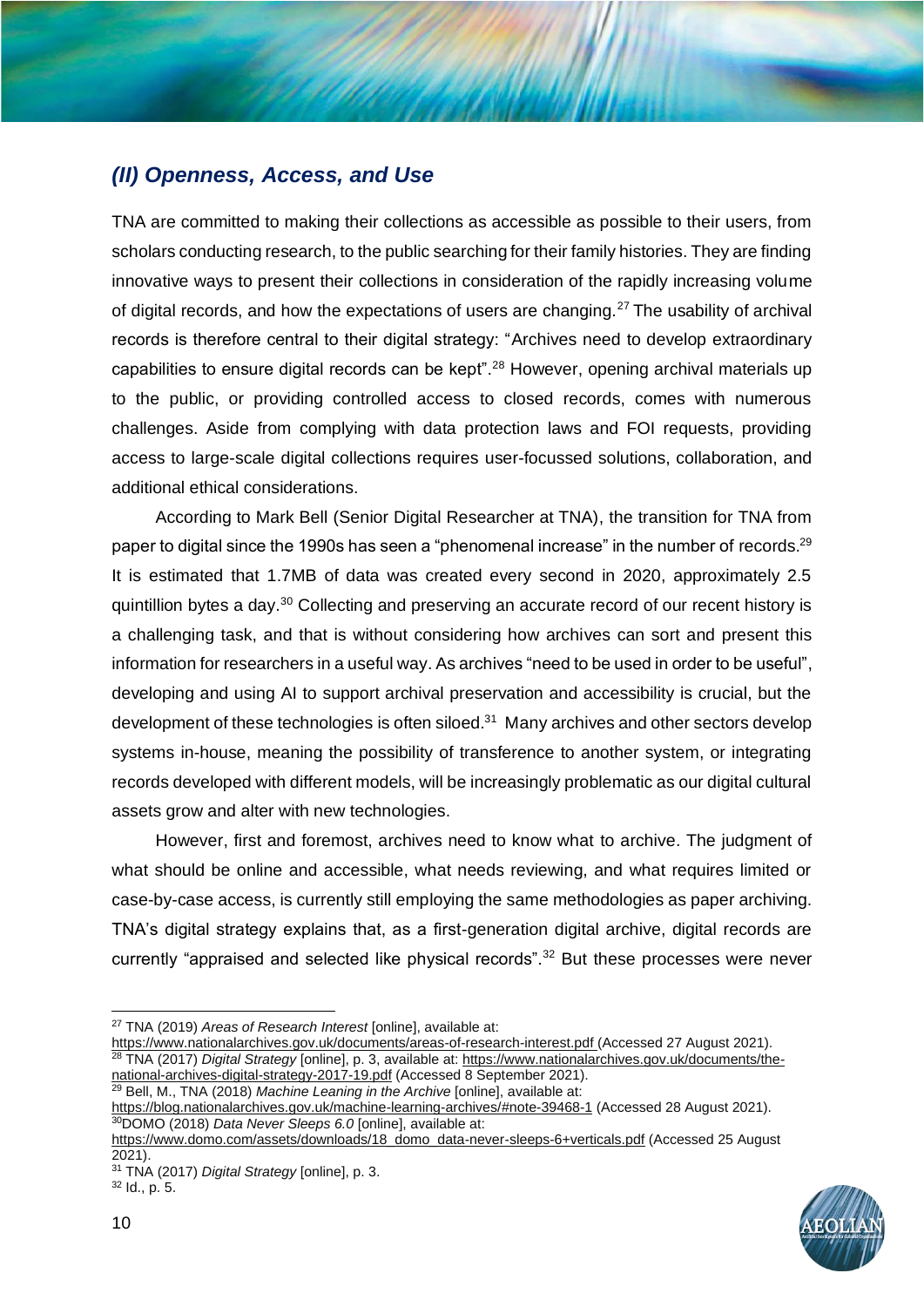designed to deal with the sheer volume and multiple formats of born-digital records, and the same can be said of TNA's online catalogue, Discovery. Primarily designed for users to search descriptions of physical records and services, it is not an adequate system to present borndigital records.<sup>33</sup> In other words, practices for paper-archiving cannot deal with the unprecedented number of born-digital records that archival institutions now hold, or present records in an accessible way. As TNA have observed, the preservation of and access to digital records "requires nothing less than a revolution".<sup>34</sup> But on the brink of revolution, while we must remember that born-digital records are historical records – not everything can or should be kept.

## *1) Releasing Records Responsibly*

Users may find it strange to think that archives want to dispose of documents, but this is a part of the curation process, and is done through a rigorous criterion to avoid the accidental disposal of important documents. But even for those documents that are preserved, archivists, as well as researchers, must accept that not everything can or should be released to the public. While archives may hold and preserve relevant records of our collective history, they also have a responsibility to present those records, not only for user access, but also with the consideration of legal and ethical factors. In this way, digital technologies have transformed how archives are used by the public, as online catalogues and their search boxes give users instant results for millions of digital and digitised records.<sup>35</sup> For TNA, their catalogue search results indicate whether a record is available online, must be viewed onsite, or if the record is closed access. However, while making more born-digital materials accessible to users may be the goal, offering access to, or even keeping all digital materials, is unrealistic.

To ensure data protection laws are met for archival records, many archives set a high, overly cautious bar on sensitivity review. As John Sheridan points out, it is not a case of "transparency above everything", as

archives are not Wikileaks, and we're not in the Wikileak business. … It's not responsible to data subjects; it's not responsible to other people's intellectual property rights; it's not lawful. So, we then need to build the techniques to provide access responsibly.<sup>36</sup>

That said, with continuing advances in AI, the potential to offer more, albeit limited, access to born-digital records is possible. Discussing the balance between risk management and providing access to potentially sensitive materials, Sheridan notes that publishing materials

<sup>33</sup> Id., pp. 3-5.

<sup>34</sup> Id., p. 1.

<sup>35</sup> Id., p. 3.

<sup>36</sup> Sheridan, J. (2021), Interview.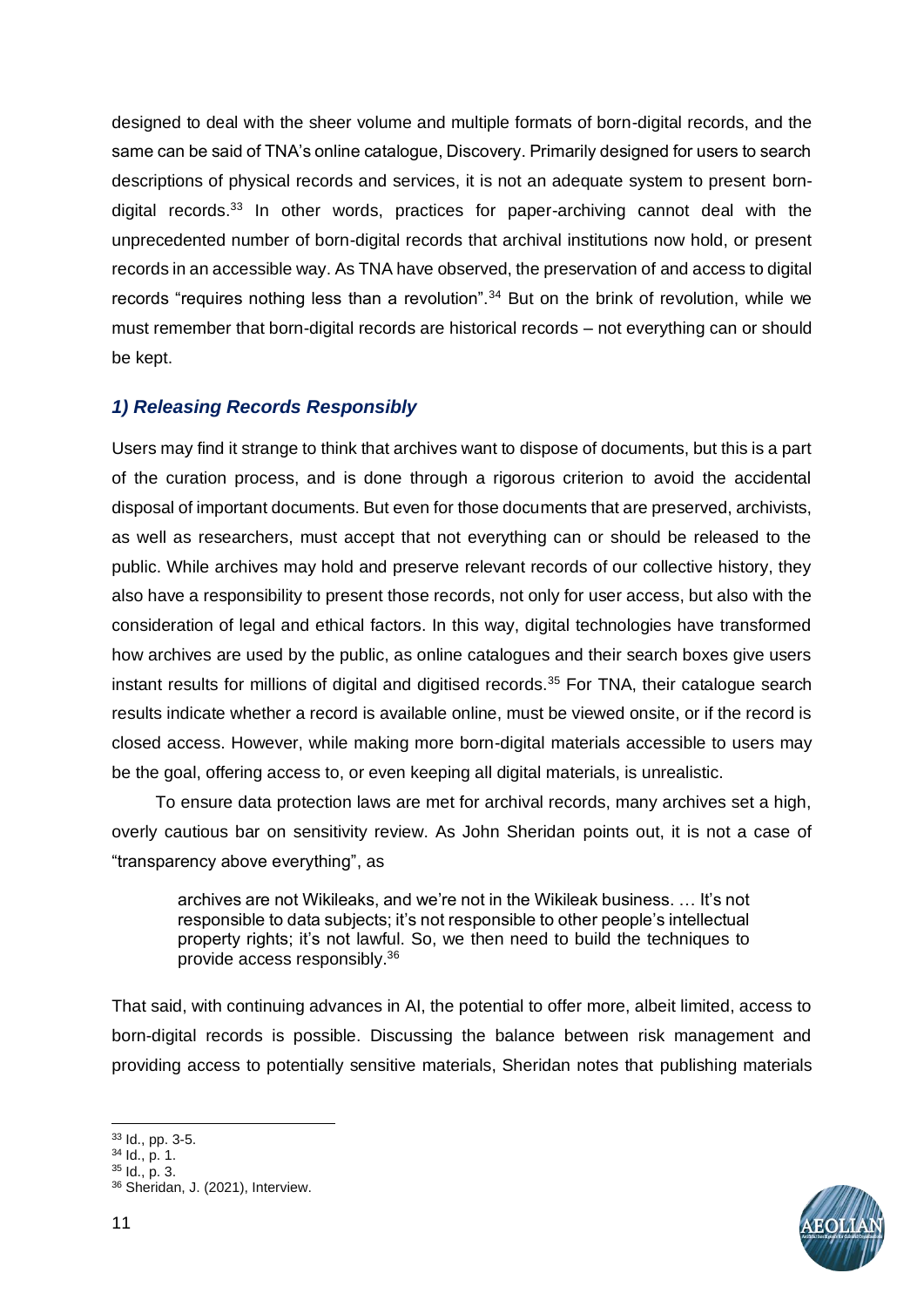online "is fundamentally a very different act from providing reasonable facilities for someone to inspect a record".<sup>37</sup> So how can archive services design and present online access systems to meet the needs and expectations of their users, while also managing risk levels?

## *2) Developing Tools for Access*

Discussing the development of tools to access digital records, TNA's research priorities emphasise the necessity of understanding their researchers – and preparing for how research needs and skills will develop in the future. Providing access to users must not only accommodate records in multiple formats, but also the researcher's and the archive's capabilities. Acknowledging these elements to design new approaches to delivery and research with aggregated data, TNA are investing in new tools for quantitative analysis and the manipulation of data at scale. $38$  The following sections discuss current issues and solutions to increasing usability and providing safe access to closed materials.

### *i) Discovery and Access*

Accessing physical materials has inevitably been made harder by the COVID-19 pandemic, but archives have also had to face the reality of digital accessibility sooner than they might have expected. With a growing demand for remote access to records, archives have focussed on numerous ways to provide digital content to users. Providing an online catalogue is a vital part of an archive's usability in today's modern world, and while not everything can be listed, the catalogue is often the first step for the user.<sup>39</sup> With no or limited access onsite, TNA offered free downloads to registered users from April 2020, allowing access to almost nine million of their digital records from the Discovery online catalogue. But while TNA have digitised over 80 million records, there are just over 24 million records available to search via Discovery, because some of the catalogue entries are closed. 40

However, at the other end of the scale, the UK Government Web Archive, curated by TNA, has over 500 million digital records, dating from 1996 to 2021. However, with only four filters available to users (keyword, website, file type, year), the searchability functions are insufficient for such a huge number of records; there are over 11 million results for "COVID-19" alone. With the sheer volume of born-digital records in various

<sup>37</sup> Id.

<sup>40</sup> TNA. (2020) *Digitisation and Digital Archives*, available at: [https://www.nationalarchives.gov.uk/about/our](https://www.nationalarchives.gov.uk/about/our-role/transparency/digitisation-and-digital-archives/)[role/transparency/digitisation-and-digital-archives/](https://www.nationalarchives.gov.uk/about/our-role/transparency/digitisation-and-digital-archives/) (Accessed 8 September 2021)



<sup>38</sup> TNA. *Openness, Access and Use* [online], available at: [https://www.nationalarchives.gov.uk/about/our](https://www.nationalarchives.gov.uk/about/our-research-and-academic-collaboration/our-research-priorities/priority-research-themes/openness-access-and-use/)[research-and-academic-collaboration/our-research-priorities/priority-research-themes/openness-access-and-use/](https://www.nationalarchives.gov.uk/about/our-research-and-academic-collaboration/our-research-priorities/priority-research-themes/openness-access-and-use/) (Accessed: 25 August 2021)

<sup>&</sup>lt;sup>39</sup> See Dunley, R. and Pugh, J. (2021) 'Do Archive Catalogues Make History?: Exploring Interactions between Historians and Archives', *Twentieth Century British History*. Available at: <https://doi.org/10.1093/tcbh/hwab021> (Accessed: 7 September 2021)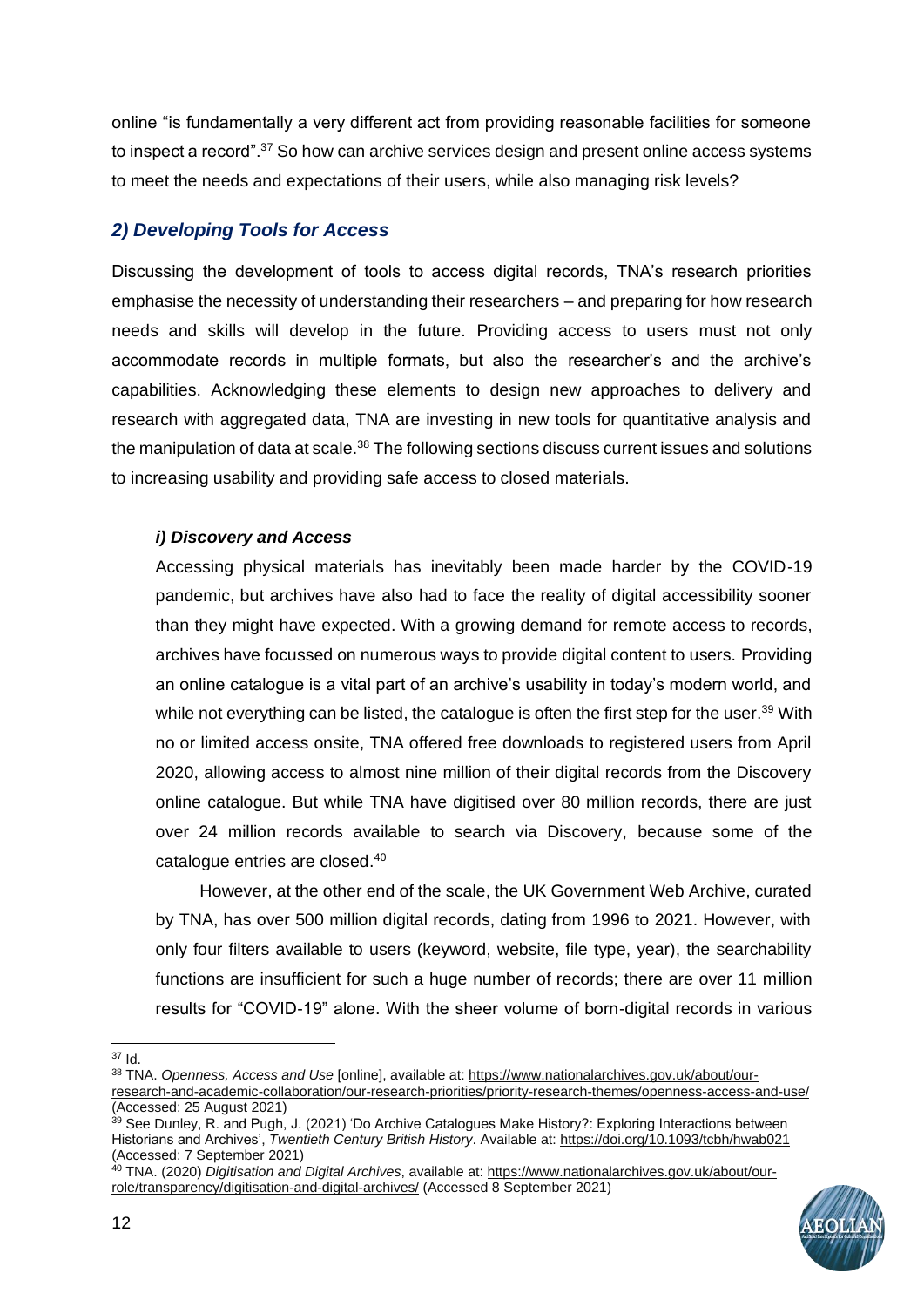formats passing on to TNA, as well as other cultural institutions, the development of new tools and methodologies need to ensure digital records are not only made accessible (or at the very least discoverable), but that their searchability is adequate enough to allow users to sort through records and find what they need.

#### *ii) Providing Physical Access*

TNA's Discovery catalogue has just under 340,000 of its closed documents listed. These sensitive materials, much like those held by other archives, must be requested through a FOI request. Traditionally, if a request is granted, these types of records need to be viewed within the specific archive. However, as in-person research is slowly returning, TNA has signed up to SafePod. Developed by Prof. Chris Dibben (University of Edinburgh) and Darren Lightfoot (University of St Andrews), the SafePod Network (SPN) provides access to sensitive datasets through a series of secure pods located throughout the UK – with an estimated 25 locations by the end of 2022.<sup>41</sup> According to Mark Bell, the TNA's SafePod will be mainly for "sensitive administrative data" and will allow a researcher to remotely access different data sets, without being able to take anything away with them.<sup>42</sup> The Data Centres that can currently be accessed from a SafePod include the Secure Anonymised Information Linkage (SAIL) Databank, UK Data Service and Office for National Statistics. While a physical space that allows multiple de-identified or anonymised datasets to be examined securely in the same location is one answer to providing greater accessibility, there are still practical issues.

SafePods will be primarily based at universities and aimed at researchers, but they require users to be onsite, and this could potentially cause issues for public users. They also need users to register, and complete a short training questionnaire, to book. $43$ Additionally, there is a capacity issue. While a single SafePod may be adequate for a university library, is one SafePod enough for TNA? Until the demand is recorded, it is difficult to predict users' needs long-term. But the number of records a researcher might need to consult adds time restraints, potentially meaning multiple visits to a SafePod. Looking ahead, the secure technology behind SafePod, providing users with remote access to its partnered Data Centres, could be adapted to remove the necessity of the 'pod'. Registered users could be provided with temporary access to the required resources through a remote desktop, with the session recorded via webcam and screen capture to prevent issues of photography, copying or misuse. Such steps could allow

<sup>41</sup> Lightfoot, D. (2021) *The SafePod Network (SPN)* [online], available at: [https://safepodnetwork.ac.uk](https://safepodnetwork.ac.uk/) (Accessed: 26 August 2021)



<sup>43</sup> [https://safepodnetwork.ac.uk](https://safepodnetwork.ac.uk/)

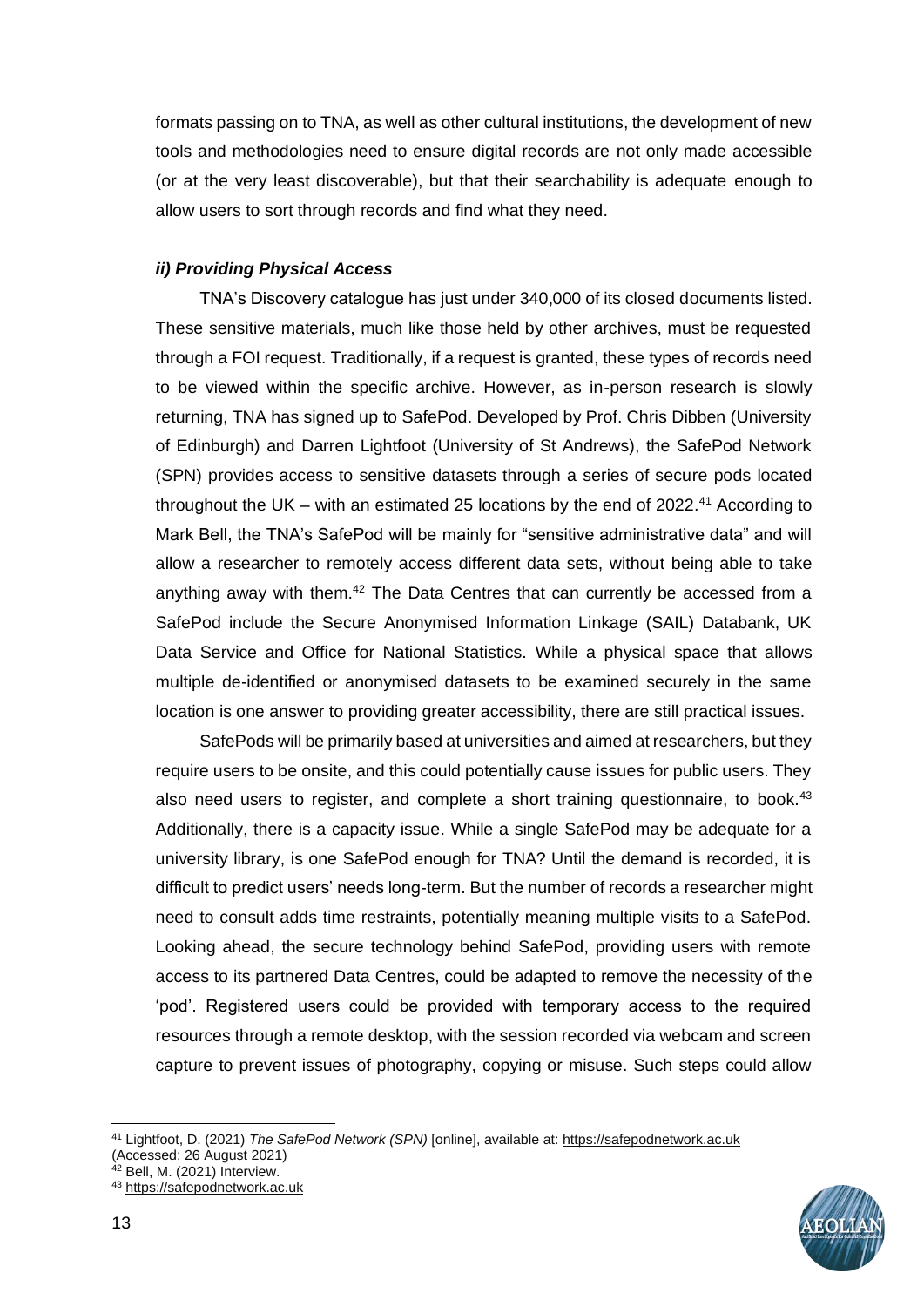the technology to be used by far more archives, libraries, and universities across UK, and beyond. But for now, SafePods are offering a timely and necessary solution – a first step on a long road to making closed records more accessible.

#### *iii) Providing Remote Access*

While providing physical access can placate user-demand, it is not a practical solution in the long term. Much of the content contained in digital records could be made remotely accessible if the sensitive information was efficiently redacted. Personal emails, for example, can contain large amounts of sensitive information, scattered across a potentially huge number of records. While they can provide evidence of prominent individual's lives and information that could interest researchers and the public alike, email preservation and review can be a laborious process.<sup>44</sup>

AI tools can make the process of sensitivity review more efficient and less time consuming. Stanford University Library's email archive, a system developed through their open-source software programme ePADD, was designed to address this mammoth task. Started in 2010, ePADD uses machine learning and NLP to meet the multiple challenges of email archiving.<sup>45</sup> The programme screens emails for confidential and legally protected information, offering a lexicon-based search for sensitive topics and image browsing. These tools allow ePADD's users to prepare records for preservation, while making them accessible and discoverable for researchers.

While providing access to preserved emails is a pressing issue, it must also be addressed with future users in mind. How will these sources be engaged with once issues of access have been navigated?<sup>46</sup> While content may be preserved, processes of sensitivity review increase a risk of de-contextualisation, presenting challenges for historical researchers and general users. To this end, the TNA has been involved in the project eConDist, a context-based search tool developed using NLP and deep learning. This advanced search tool helps to incorporate human intuition into user queries. It has been developed as a part of the AHRC-NEH funded project 'Contextualisation of Email Archives', where TNA partnered with University of Bristol (UK), De Montfort University (UK) and University of Maryland (US).<sup>47</sup>

<sup>47</sup> Decker, S., Kirsch, D. Venkata, S., and Nix, A. (2021) 'Finding Light in Dark Archives: Using AI to Connect, Context and Content in Email', accepted for publication in the *Journal of Knowledge, Culture and Communication*, *AI & Society*.



<sup>44</sup> Schneider, J. et al., (2019) 'Appraising, Processing, and Providing Access to Email in Contemporary Literary Archives', *Archives and Manuscripts*, 47(3), pp. 305-326. Available at:

<https://doi.org/10.1080/01576895.2019.1622138> (Accessed: 25 August 2021)

<sup>45</sup> Stanford Libraries Projects. (2021) *About ePADD* [online], available at:<https://epadd.stanford.edu/epadd/about> (Accessed: 25 August 2021)

<sup>46</sup> See Nix, A. et al. (2021) 'Finding Light in Dark Archives: Using AI to Connect, Context and Content in Email', presentation at AURA: Artificial Intelligence and Archives: What comes next? Online conference, available at: https://www.aura-network.net/wp-content/uploads/2021/04/Adam-Nix-slides.pdf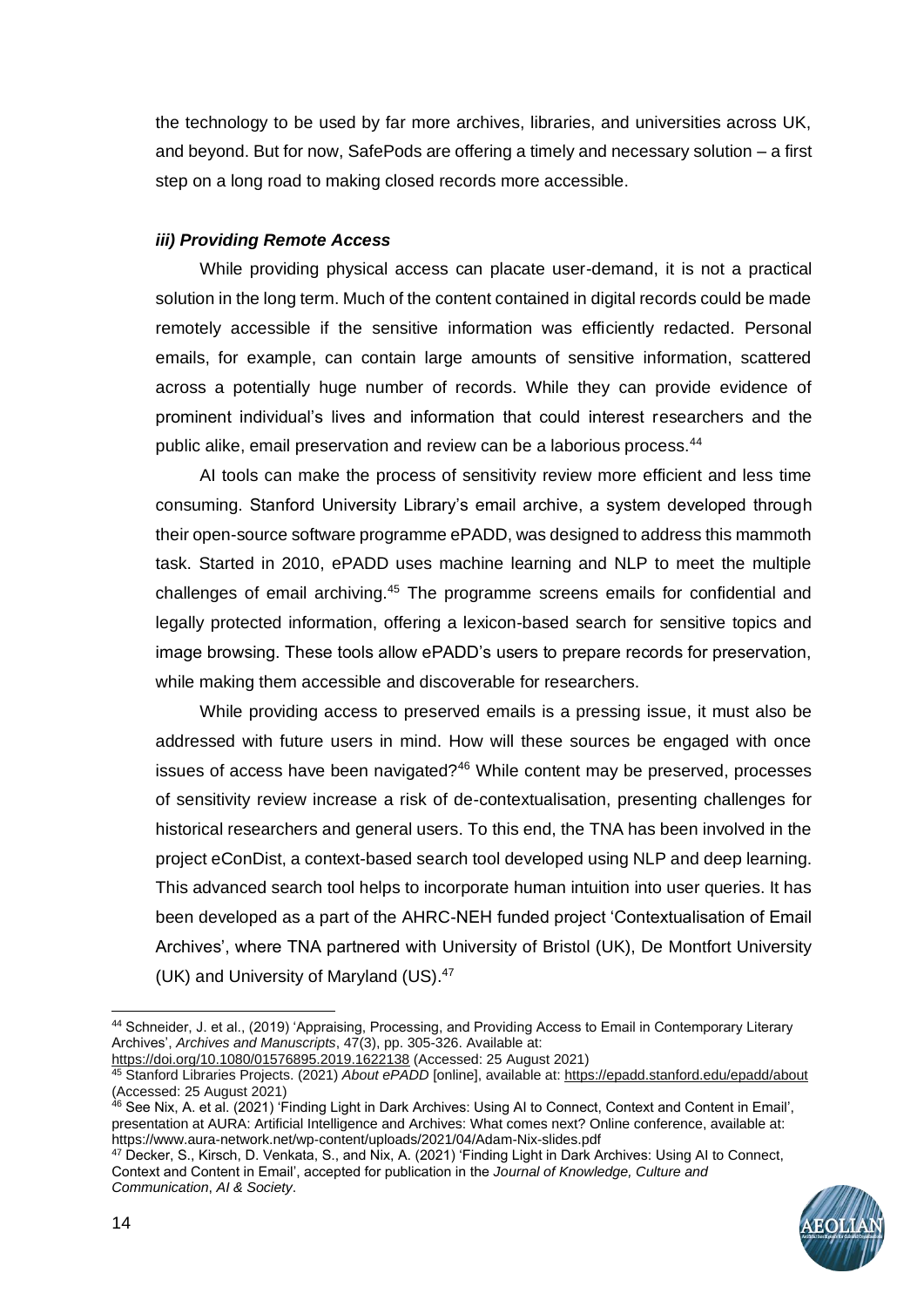Through these examples, it is clear that AI and other technologies are being applied effectively to address issues of preservation and access. However, the employment of such technologies in archives requires skilled training, and, without a dedicated digital department or external assistance, archival staff would be required to learn digital skillsets on top of their existing archival expertise. In this way, and at a policy level, the infrastructure for digital archiving is severely lacking, and changes need to be implemented across the sector.

Addressing this issue, a recent multinational project has paved the way for a more collaborative approach to digital strategy. The European Archival Records and Knowledge Preservation (E-ARK) project has focussed on ensuring digital archives and technologies remain usable and consistent over time, and internationally.<sup>48</sup> Running from 2014 to 2017, the project brought together national archives across Europe, Chile and the US, to research consistency in digital archiving with support from the University of Brighton (UK) and the Digital Preservation Coalition (DPC). The collaborative project shared pioneering digital tools and expertise, which in turn improved skills and lowered costs for archives – drawing the attention of TNA.<sup>49</sup>

With a similar intention, TNA are taking the lead in the UK digital archival sector with the projects *Archives for Everyone* in 2015, *Archives Unlocked* in 2017 and most recently, *Plugged In, Powered Up* in 2020.<sup>50</sup> Through these initiatives, they have set up training for AHRC Collaborative Doctoral students, delivered seminars, and launched *Bridging the Digital Gap*, a National Lottery Heritage Fund training programme for 24 technical apprentices in UK archives.<sup>51</sup> They have also worked with the DPC on the online learning pathway *Novice to Know-How*. <sup>52</sup> TNA, like many across the sector, have recognised the importance of collaborative action to secure future access to and use of digital records. Through collaborative partnerships, built on feedback, justification, and the exchange of knowledge, those with fewer resources can benefit from those with more.<sup>53</sup> Although AI methods and technologies may

<sup>52</sup> TNA. (2021) *Novice to Know-How* [online], available at: [https://www.nationalarchives.gov.uk/archives](https://www.nationalarchives.gov.uk/archives-sector/projects-and-programmes/plugged-in-powered-up/novice-to-know-how/)[sector/projects-and-programmes/plugged-in-powered-up/novice-to-know-how/](https://www.nationalarchives.gov.uk/archives-sector/projects-and-programmes/plugged-in-powered-up/novice-to-know-how/) (Accessed: 8 September 2021).

<sup>53</sup> Gurciullo, S. (2017) 'Keeping born-digital literary and artistic archives in an imperfect world: theory, best practice and good enoughs', *Comma*, 1, pp. 49–65 (p. 65). Available at:<https://doi.org/10.3828/comma.2017.4> (Accessed: 27 August 2021).



<sup>48</sup> [www.eark-project.com](http://www.eark-project.com/)

<sup>49</sup> TNA. (2017–2020) *Strategic Vision for Archives* [online], p. 5. Available at:

<https://www.nationalarchives.gov.uk/archives-sector/projects-and-programmes/strategic-vision-for-archives/> (Accessed: 8 September 2021).

<sup>50</sup> TNA. (2015–2021) *Archives for Everyone* [online], available at: [https://www.nationalarchives.gov.uk/about/our](https://www.nationalarchives.gov.uk/about/our-role/plans-policies-performance-and-projects/our-plans/archives-for-everyone/)[role/plans-policies-performance-and-projects/our-plans/archives-for-everyone/](https://www.nationalarchives.gov.uk/about/our-role/plans-policies-performance-and-projects/our-plans/archives-for-everyone/) *Archives Unlocked* [online], available at[: https://www.nationalarchives.gov.uk/archives-sector/projects-and-programmes/strategic-vision-for](https://www.nationalarchives.gov.uk/archives-sector/projects-and-programmes/strategic-vision-for-archives/)[archives/](https://www.nationalarchives.gov.uk/archives-sector/projects-and-programmes/strategic-vision-for-archives/) *Plugged In, Powered Up* [online] available at: [https://www.nationalarchives.gov.uk/archives](https://www.nationalarchives.gov.uk/archives-sector/projects-and-programmes/plugged-in-powered-up/)[sector/projects-and-programmes/plugged-in-powered-up/](https://www.nationalarchives.gov.uk/archives-sector/projects-and-programmes/plugged-in-powered-up/) (Accessed: 8 September 2021).

<sup>51</sup> TNA. (2021) *Bridging the Digital Gap* [online], available at: [https://www.nationalarchives.gov.uk/archives](https://www.nationalarchives.gov.uk/archives-sector/projects-and-programmes/bridging-digital-gap-technical-traineeships-archives/)[sector/projects-and-programmes/bridging-digital-gap-technical-traineeships-archives/](https://www.nationalarchives.gov.uk/archives-sector/projects-and-programmes/bridging-digital-gap-technical-traineeships-archives/) (Accessed: 8 September 2021).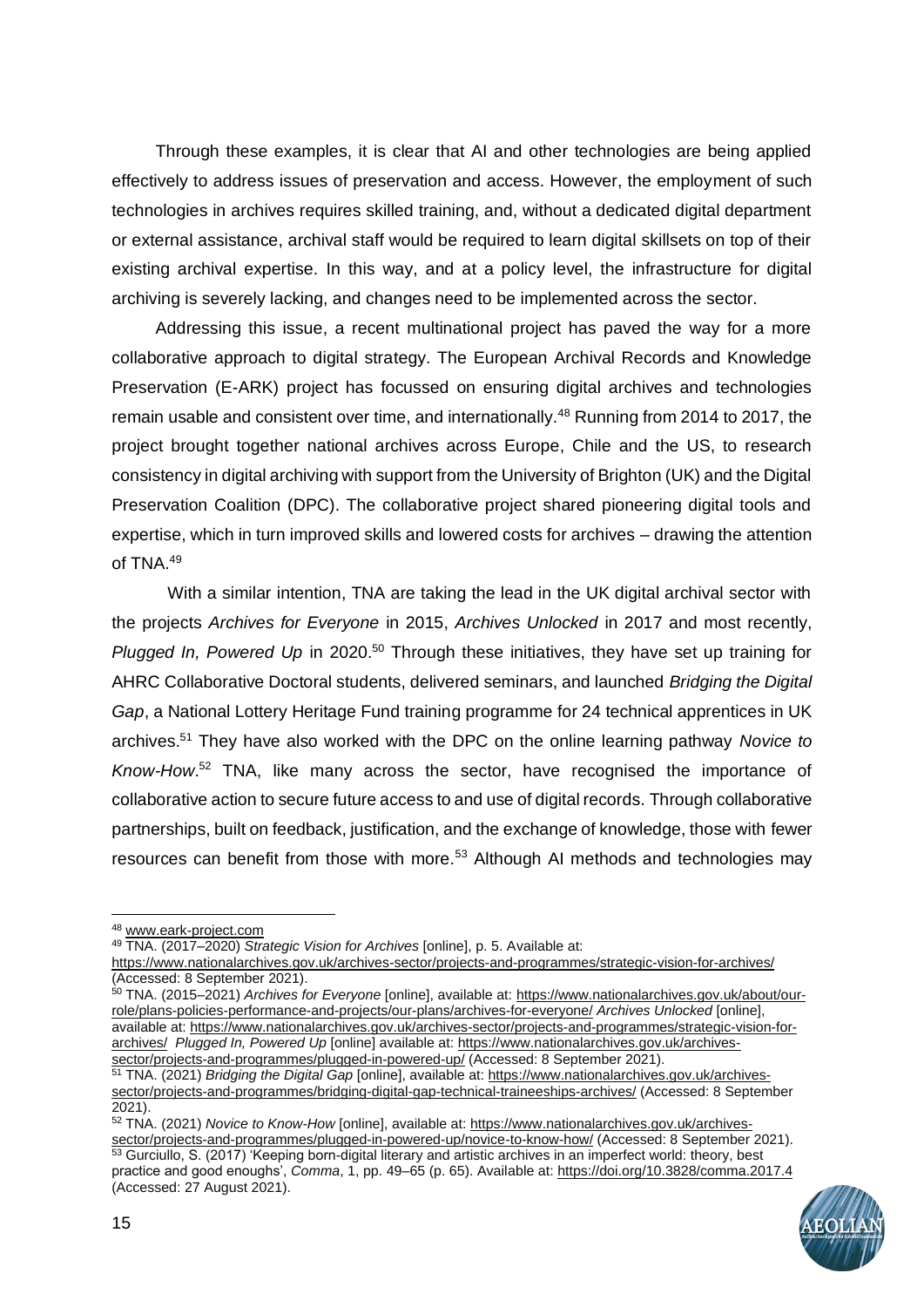continue to develop in-house to meet the specific needs of individual archives, the experience and advice gained through the employment of these technologies can not only help to address issues of access, but inform ethical considerations and highlight potential dangers, across the sector.

## *3) Managing Risk*

While AI continues to offer solutions for providing user access to digital records, there is also a danger of making records more vulnerable to abuse, misuse or corruption. The dangers of digital corruption and the potential solutions are more formally addressed in the next section, but here we discuss how archives must address these issues through a risk management approach. TNA's current risk assessment for digital continuity addresses several considerations, from types of risks and timely reaction, to learning from past issues. For digital records, they complete a risk assessment at least every two years, or when there is a significant change within the technical environment.<sup>54</sup>

However, according to Sheridan, the hardest element in anticipating risk is knowing how people will use digital collections. Although there are interventions within the data, are these enough to prevent a user piecing together potentially sensitive information?<sup>55</sup> TNA have experience using named entity recognition and statistical models to decipher sensitive information (names, addresses, contact information, account numbers, etc), but unfortunately an adequate digital risk model has not yet been built. As Sheridan has discussed, TNA's current approach, like many other archives, is to manage risk "through expert knowledge" rather than systems.<sup>56</sup>

Until systematic risk models are an inherent part of archives' digital practice, adaptive approaches can be employed; one of those is gradation. A notion that "maximises use but manages the risks of publication", gradating access can allow for a more flexible system of publishing potentially sensitive records (but not in breach of data protection laws), by identifying varying levels of risk, and determining necessary exemptions.<sup>57</sup> Publishing borndigital materials with an exemption from search engine indexing is one way to make the record less discoverable, but still accessible to those who want to use it. For example, the court jurisdiction database, British and Irish Legal Information Institute (BAILII), prohibits the "external indexing of documents" or the publishing of any materials on external websites, as a

<sup>54</sup> TNA. (2017) *Risk Assessment Handbook* [online], available at:

<https://www.nationalarchives.gov.uk/documents/information-management/Risk-Assessment-Handbook.pdf> (Accessed: 25 August 2021)



<sup>55</sup> Sheridan, J. (2021), Interview.

<sup>56</sup> Id. <sup>57</sup> Id.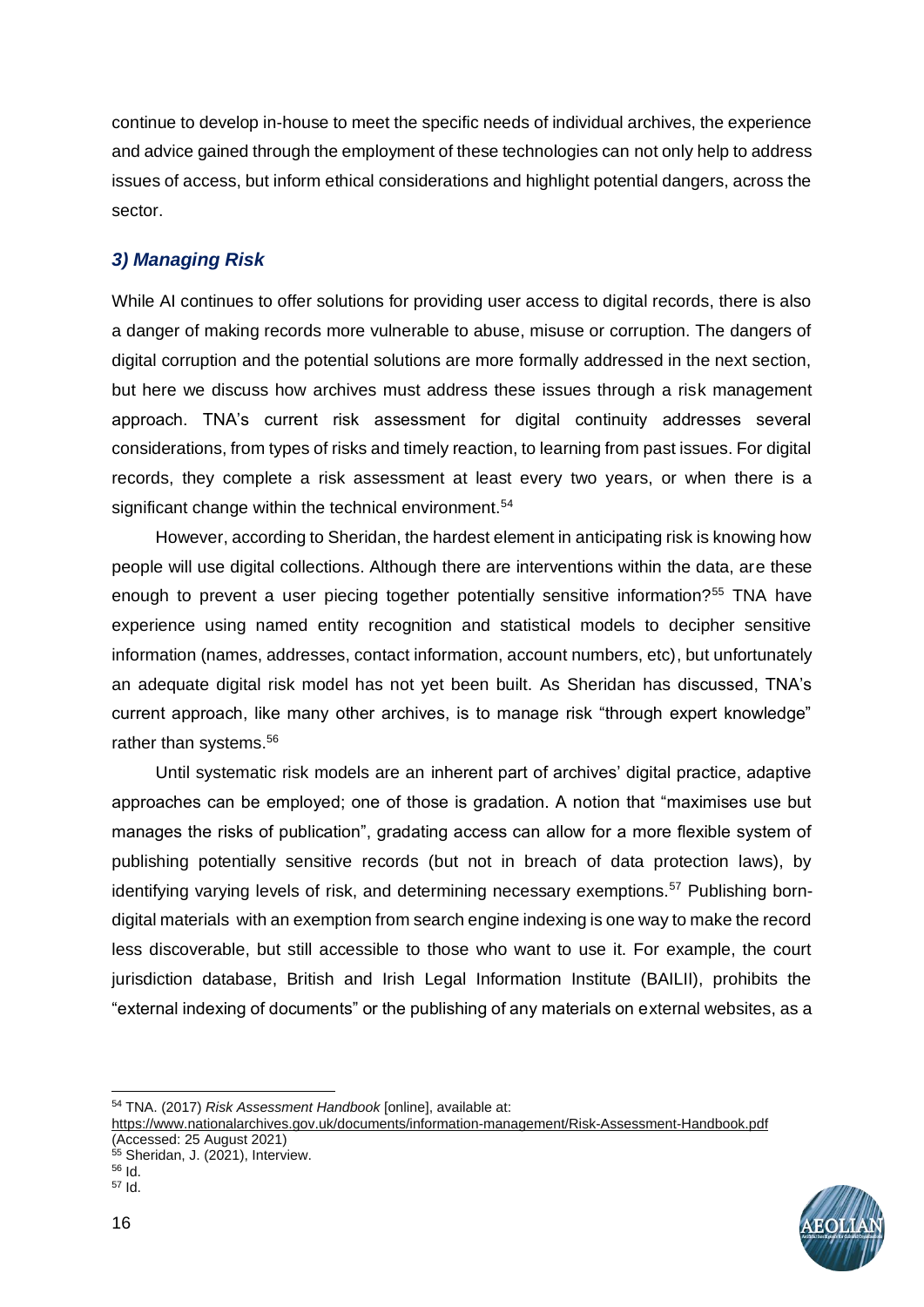form of risk management.<sup>58</sup> But while imposing publishing and use exemptions may work for certain categories of documents, working at scale requires varying and intuitive approaches.

Even when legal requirements for sensitive data are met, determining the level of risk from an ethical point of view is still at the archives' discretion. In a recent interview, a director of Special Collections at a prestigious American library discussed the ethical nature of the archive.<sup>59</sup> They recalled an occasion with the collection of Susan Sontag's emails held by UCLA, where a student published an essay on a personal relationship detailed in the emails. The legally protected information had been redacted, but some personal information had remained, revealing the additional ethical concerns archives must consider when presenting an individual's intimate correspondence.

Al technology can help to bring archival material to light, but it cannot replicate (at least not yet) the human processing that goes into ethical decision making or anticipate the connections users may potentially make from redacted materials. While placing prohibitions for external indexing and unauthorised use on sensitive documents may help to moderate risk, it is not sufficient to prevent harmful use. In this sense, finding a balance between usability and limiting the potential misuse of archive materials must be addressed by adequate risk management. As the number of born-digital records continues to increase, and the capacity of expert assessment becomes overstretched, there are AI technologies that are enabling risks to be managed and reduced.

<sup>58</sup> British and Irish Legal Information Institute (BAILII) [online], available at: [www.bailii.org](http://www.bailii.org/) (Accessed: 8 September 2021). Sheridan, J. (2021) Interview. <sup>59</sup> Anon. (2021), Interview with L. Jaillant.

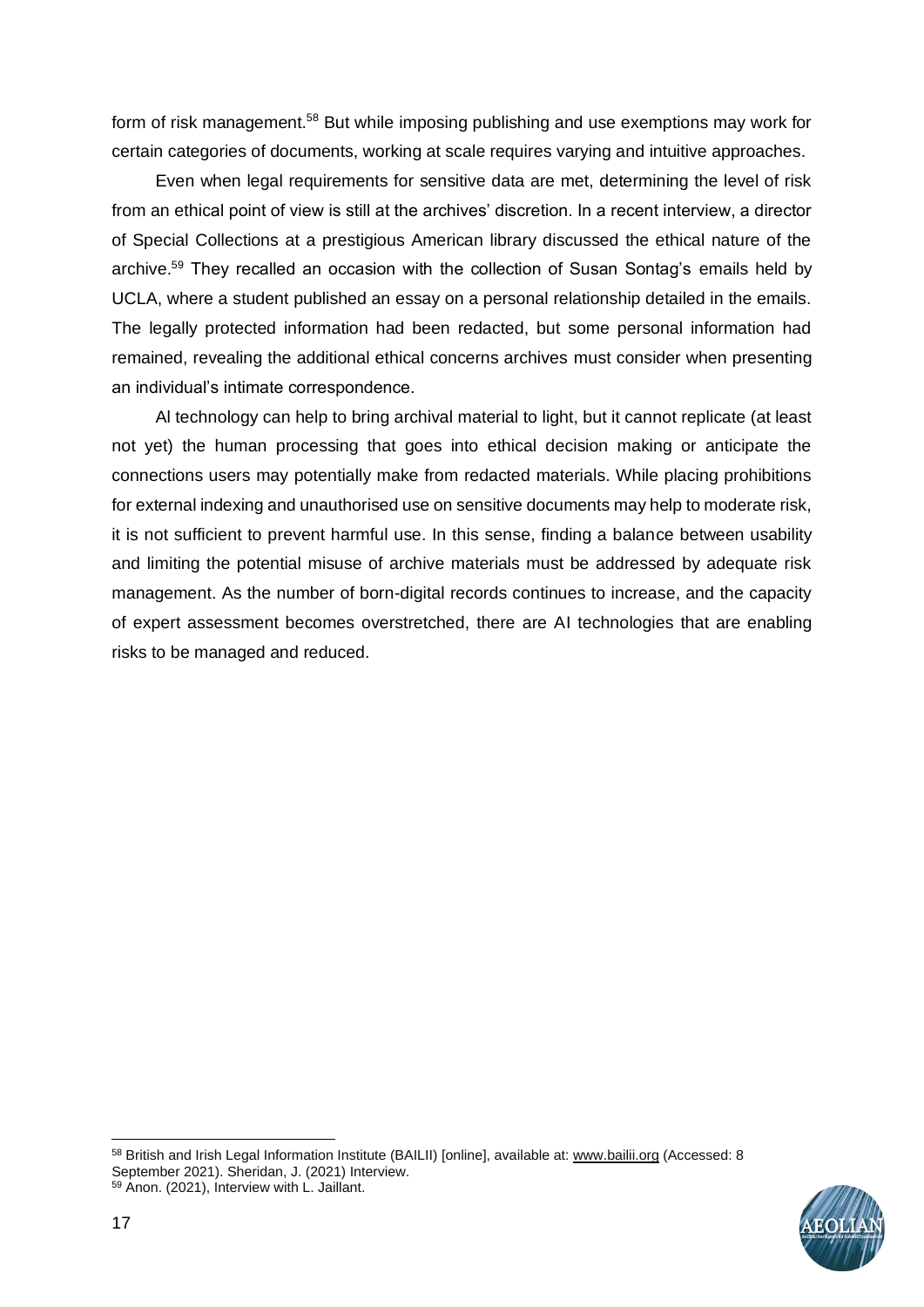## *(III) Risk, Uncertainty and Trust*

The scale and growth rate of the digital world has strong implications on digital recordkeepers. Technology provides an opportunity to empower archivists with new capabilities of processing and inference from digital collections otherwise lost in the deluge of information. But in this process, two questions need to be answered: 1) To what extent do we try and use AI to help us? and 2) How can we be mindful of the harmful uses of material that we are trying to prevent through the application and use of  $A1$ ?<sup>60</sup> To answer these, TNA is investigating technologies and tools to manage risk and uncertainty while reconciling with trust.

One of these is the use of blockchains, or Distributed Ledger Technology (DLT). A blockchain is a series of blocks of digital data, stored in a digital ledger (like a database) that multiple organisations can maintain, check, share, and add to, but, most importantly, the data in the blockchain cannot be altered. The claim that blockchain is immutable is supported by the decentralised nature of blocks of data. If an attempt is made to change any of the data, this needs to be verified by the other blocks in the chain, making editing nearly impossible. The ARCHANGEL project combined the use of blockchain and AI to guarantee the authenticity of digital records and foster trust while accounting for some of the most important weaknesses of digital archives – including their dependency on ephemeral file formats.<sup>61</sup> Statistical risk management allows risk models to incorporate the uncertainty surrounding the digital collections in terms of the probability of known events and unknown variables. To this purpose, TNA has explored a Bayesian network. A Bayesian network is a graphical model that represents a set of variables and conditions, which are often used for probability analysis. These networks can either be specified by an expert, or, for larger models, trained using data, such as that stored in blockchains. In conjunction with the Applied Statistics and Risk Unit at the University of Warwick, TNA have developed the Digital Archiving Graphical Risk Assessment Model (DiAGRAM), to provide a decision support system capable of quantifying risks and benefits of possible interventions and help prioritise investments.<sup>62</sup>

The adoption of AI in many sensitive domains has raised awareness about the implication of this technology on decision-making processes, highlighting the requirements for fair, accountable, and transparent tools. A tool that has attempted to answer this need is explainable AI (XAI). Discussed in more detail in section III:3, XAI allows its decision-making

<sup>62</sup> Barons, M., Bhatia, S., Double, J., Fonseca, T., Green, A., Krol, S., Merwood, H., Mulinder, A., Ranade, S., Smith, J.Q. and Thornhill, T. (2021) 'Safeguarding the nation's digital memory: towards a Bayesian model of digital preservation risk', *Archives and Records*, *42*(1), pp. 58–78.



<sup>&</sup>lt;sup>60</sup> Sheridan, J. (2021) Interview

<sup>61</sup> https://www.archangel.ac.uk/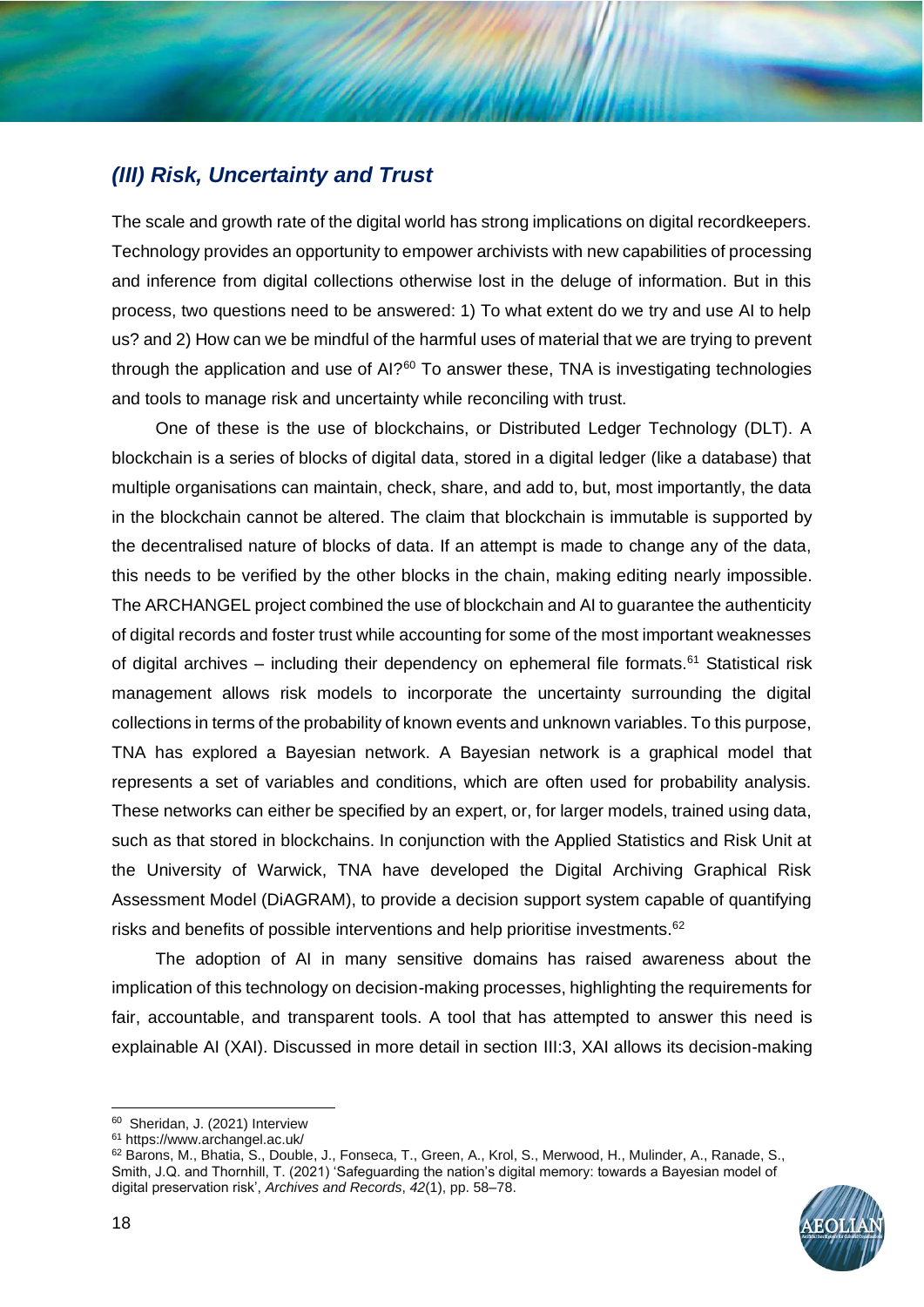processes to be understood by humans, unlike AI, and this enables users to ensure that the XAI is making good decisions. However, the focus of the research community has been mostly directed towards the technology, forgetting the role of humans and their environment when engaging with AI.

## *1) Blockchain to Establish the Authenticity of Records*

It is natural, talking about archive preservation, to think about the physical artefacts and how to protect them from damages and natural deterioration. This concept, although less intuitive, also extends to digital archives. There are many challenges posed by the preservation of digital and born-digital archives, but one crucial aspect is related to integrity and trust. Indeed, while the possibility of copying digital content allows for escaping the natural expiration date of storage supports, it paves the way for digital corruption, tampering and modifications. Some of these are wanted. Redacting sensitive records or removing personal information are essential to open archives to the public. Others conceal malevolent intentions, spanning from rewriting history, generating fake or counterfeit artefacts, or simple faults and corruption of the supporting devices. How do we guarantee that unauthorised manipulations do not take place while still allowing authorised modification to happen? How can this process be carried out in a way that engenders trust towards archival and memory institutions?

Technology may provide the answer through the combination of DLTs and AI. As pointed out by Lemieux, "the discussion about trusted records or systems boils down to two interlinking concepts: reliability and authenticity, and closely related concepts such as identity, integrity and provenance".<sup>63</sup> Blockchain, the technology at the backbone of Bitcoin, can be exploited for ensuring trustful digital records:

In medieval time, pages of court records were stitched together into a patchwork, an obvious hole would be left if anyone removed a page. Today, blockchain uses a similar idea to stitch together blocks of data to detect tampering.<sup>64</sup>

In a blockchain, trust is achieved by using a decentralised database to keep a record of transactions, usually packaged in *blocks* along with a hash code pointer (a unique reference code), used to check the integrity of the block. The focus of trust moves from the individual parties to the network of members (called nodes) which are now required to reach a consensus before a block is added to the chain.<sup>65</sup> Generally speaking, a consensus of 51% is

<sup>65</sup> The ODI. (2018) *How can smart contracts be useful for business?* [online], available at [https://theodi.org/wp](https://theodi.org/wp-content/uploads/2018/05/378720579-How-can-smart-contracts-be-useful-for-businesses.pdf)[content/uploads/2018/05/378720579-How-can-smart-contracts-be-useful-for-businesses.pdf](https://theodi.org/wp-content/uploads/2018/05/378720579-How-can-smart-contracts-be-useful-for-businesses.pdf) (Accessed: 7 September 2021).



<sup>63</sup> Lemieux, V.L. (2016) 'Trusting records: is Blockchain technology the answer?', *Records Management Journal*, 26(2), pp. 110–139.

<sup>64</sup> ARCHANGEL Project. (2019) *Trusted Digital Archives* [Online video] available at: <https://www.youtube.com/watch?v=xKCdKo6rQXw> (Accessed: 7 September 2021).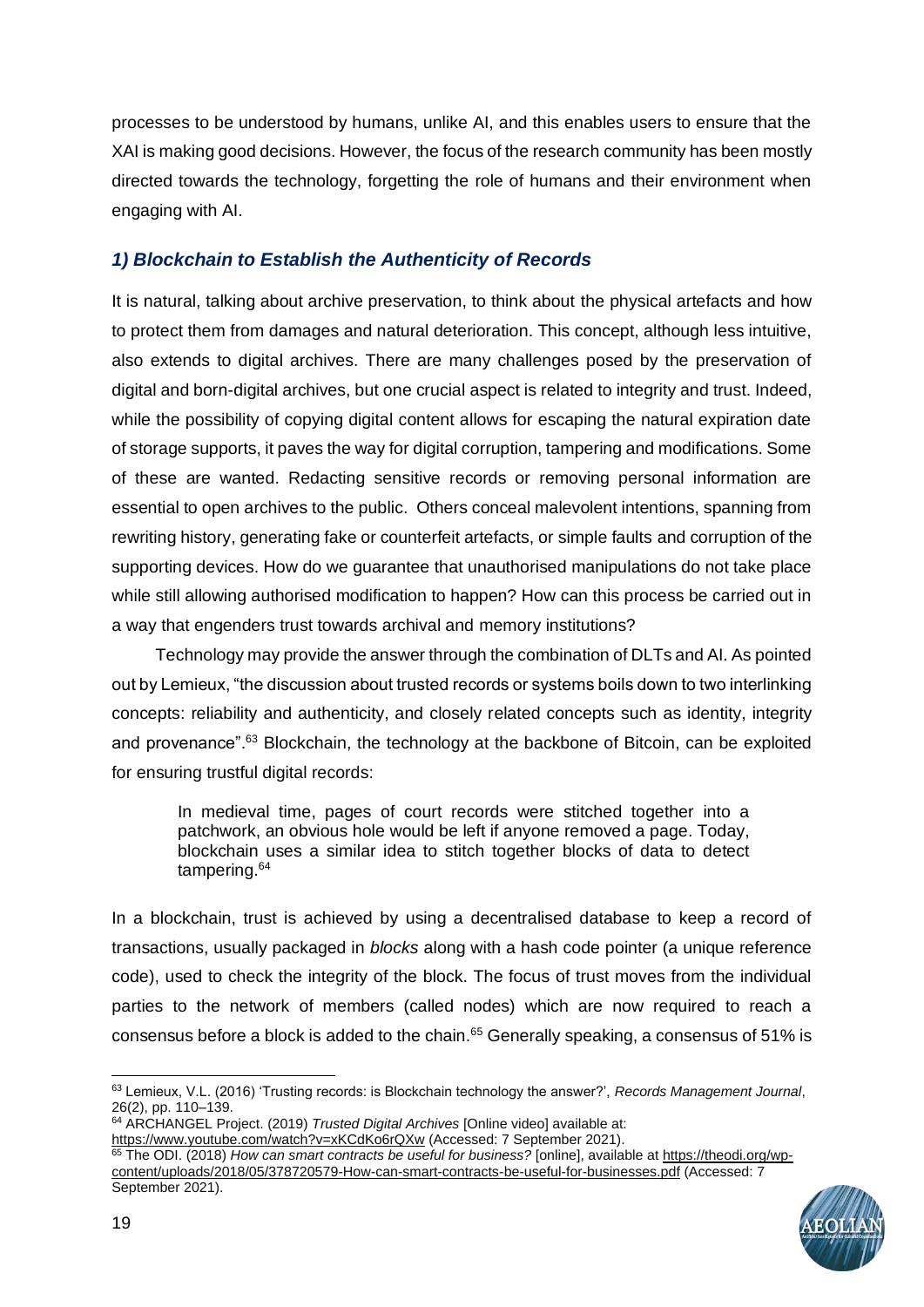required to modify data in the blockchain, making the addition of malicious blocks incredibly difficult. Additionally, to remove the risk of malevolent parties taking control over such data, permissioned access can be implemented.

ARCHANGEL, which brought together TNA, the Open Data Institute (ODI), and the University of Surrey, used permissioned access to provide reader access to the general public. In using a permissioned ledger, it is possible to reach a balance between control and transparency. From one side, the general public can access and view the records and openly verify their integrity. On the other, only authorised individuals are allowed to add to the ledger. The consensus to add a block to the chain is achieved through two practices based on a process called proof-of-work (PoW), i.e. proof that the work of a participant 'node' qualifies them to add to the blockchain (this is usually gauged through the completion of a complex computational puzzle). One implementation of the practice allows only private nodes, maintained by multiple Archives and Memory Institutions (AMIs), to generate such PoWs. Another form, allows access from the public, but controls write access by using a smart contract (a computer programme that acts like a third party) with a user key to verify the identity of the user.<sup>66</sup>

In a DLT, 'fingerprints' (i.e. hash codes) are used to uniquely identify a digital object. These fingerprints exist within the content metadata of a file, so even if the system metadata (such as its name or extension) is altered, the hash identifier remains the same. They are deposited in a DLT-based system in order to a) ensure that there were no unauthorised modifications since the deposit of the fingerprint and b) if there were authorised modifications, these leave a transparent auditable trail. In this way, it is possible to ensure the identity, integrity and provenance of digital objects. The verification of authenticity is based on the match between the deposited fingerprint and the one generated by the object.

However, to address integrity and authenticity in archival records, emphasis needs to be placed on new media, like audio-visual streams, as these forms of records are becoming a predominant way of documenting and capturing our society. The wealth of publicly available video, photo, and audio, combined with the unscrupulous use of AI to generate new content, is at the basis of phenomena like fake videos ("deepfakes") or simply video/photo editing. To ensure archival integrity and limit the risk of manipulation, the US National Archives incorporated hash codes within the metadata of the John F. Kennedy assassination archive.<sup>67</sup>

<sup>67</sup> Bhatia, S., Douglas, E.K. and Most, M. (2020) 'Blockchain and Records Management: Disruptive Force or New Approach?, *Records Management Journal*, 30(3), pp. 277–286.



<sup>66</sup> Collomosse, J., Bui, T., Brown, A., Sheridan, J., Green, A., Bell, M., Fawcett, J., Higgins, J. and Thereaux, O. (2018) 'ARCHANGEL: Trusted Archives of Digital Public Documents' in: *Proceedings of the ACM Symposium on Document Engineering*, August 2018, Halifax, NS, Canada, ACM DocEng, pp. 1-4. See also, Porat, A. Pratap, A., Shah, P. and Adkar, V. (2017) 'Blockchain Consensus: An analysis of Proof-of-Work and its Applications' [online], available at[: https://www.scs.stanford.edu/17au-cs244b/labs/projects/porat\\_pratap\\_shah\\_adkar.pdf](https://www.scs.stanford.edu/17au-cs244b/labs/projects/porat_pratap_shah_adkar.pdf) (Accessed 22 October 2021).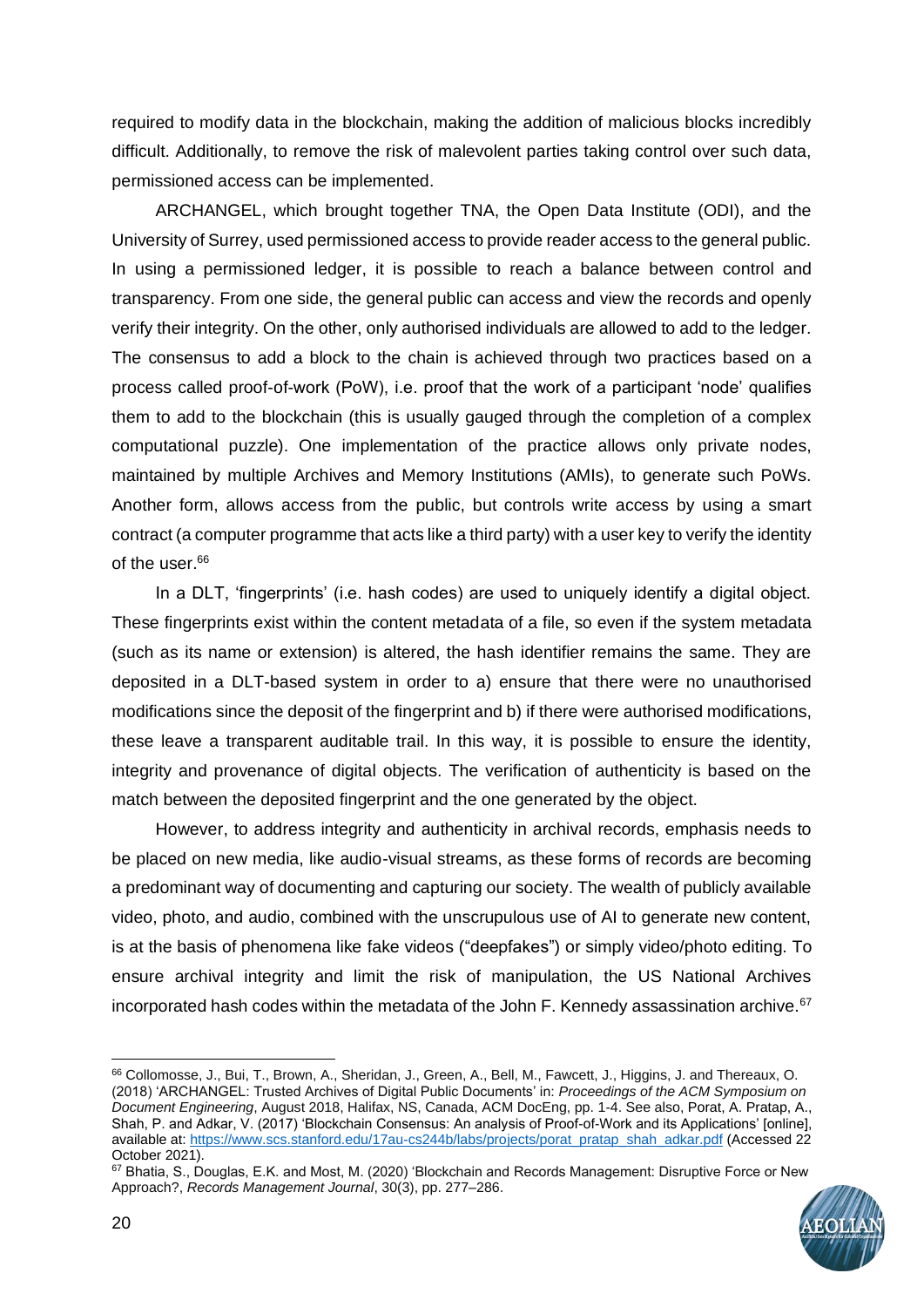In addition to being highly subject to distortion and manipulation, video media forms are characterised by their ephemeral nature, often relying on formats that are quickly becoming obsolete. This can present issues, even with the use of hash codes, because although the code will only alter if the content of the file is altered – opening files in different format applications (like creating a PDF from a Word document) changes the embedded content, and therefore the hash. The changing of file format in this way is known as transcoding. The need to create a copy due to transcoding can easily result in errors and corrupted files, hence requiring methods capable of detecting accidental or malicious alteration of content while being invariant to format. It is important then to decouple the object from its format, which may change over time. While this can be easily done for textual data, it is more complex for formats like videos.

To solve this issue, the ARCHANGEL project created digital 'fingerprints' that were "sensitive to tampering, but invariant to the format".<sup>68</sup> Using blockchain technology, the content-based hash, the file identifier and a unique identifier of the process used to extract the hash, were stored with other metadata to ensure the file and format's integrity as technologies change.<sup>69</sup> In addition to an integrity check, smart contracts, which are essentially programmable contracts that sit on the blockchain and are run when predetermined conditions are met, could be used to access the metadata associated with the object fingerprint, providing support to implement indexing and search capabilities over these digital objects.

The need to provide mechanisms to check for authenticity and integrity by detecting attempts of tampering and forgery is also the motivation behind a Research and Development project conducted at the National Archives of Korea,<sup>70</sup> which led to two case studies to inform the adoption of this technology using hyperledger fabric (an open-source blockchain platform designed for use in enterprise).<sup>71</sup> The first study was inspired by ARCHANGEL and aimed at using blockchain to verify the authenticity of audio-visual content and provide an audit trail of transactions. The second focused on datasets generated by government agencies and aimed at ensuring the integrity of datasets from tampering and forgery when they are self-managed and stored in multiple institutions.



<sup>68</sup> Bui, T., Cooper, D., Collomosse, J., Bell, M., Green, A., Sheridan, J., Higgins, J., Das, A., Keller, J., Thereaux, O. and Brown, A. (2019) 'Archangel: Tamper-proofing Video Archives using Temporal Content Hashes on the Blockchain' in: *Proceedings of the IEEE/CVF Conference on Computer Vision and Pattern Recognition Workshops*, Long Beach, CA, USA, IEEE. Available at:<https://arxiv.org/abs/1904.12059> (Accessed: 7 September 2021).

<sup>69</sup> Collomosse, J., et al. (2018) 'ARCHANGEL: Trusted Archives of Digital Public Documents'.

<sup>70</sup> Wang, H. and Yang, D., 2021. Research and Development of Blockchain Recordkeeping at the National Archives of Korea. *Computers*, 10(8), p. 90.

<sup>71</sup> Hyperledger Fabric (2020) [online] 'Introduction', available at: [https://hyperledger](https://hyperledger-fabric.readthedocs.io/en/release-2.2/whatis.html)[fabric.readthedocs.io/en/release-2.2/whatis.html](https://hyperledger-fabric.readthedocs.io/en/release-2.2/whatis.html) (Accessed: 6 October 2021).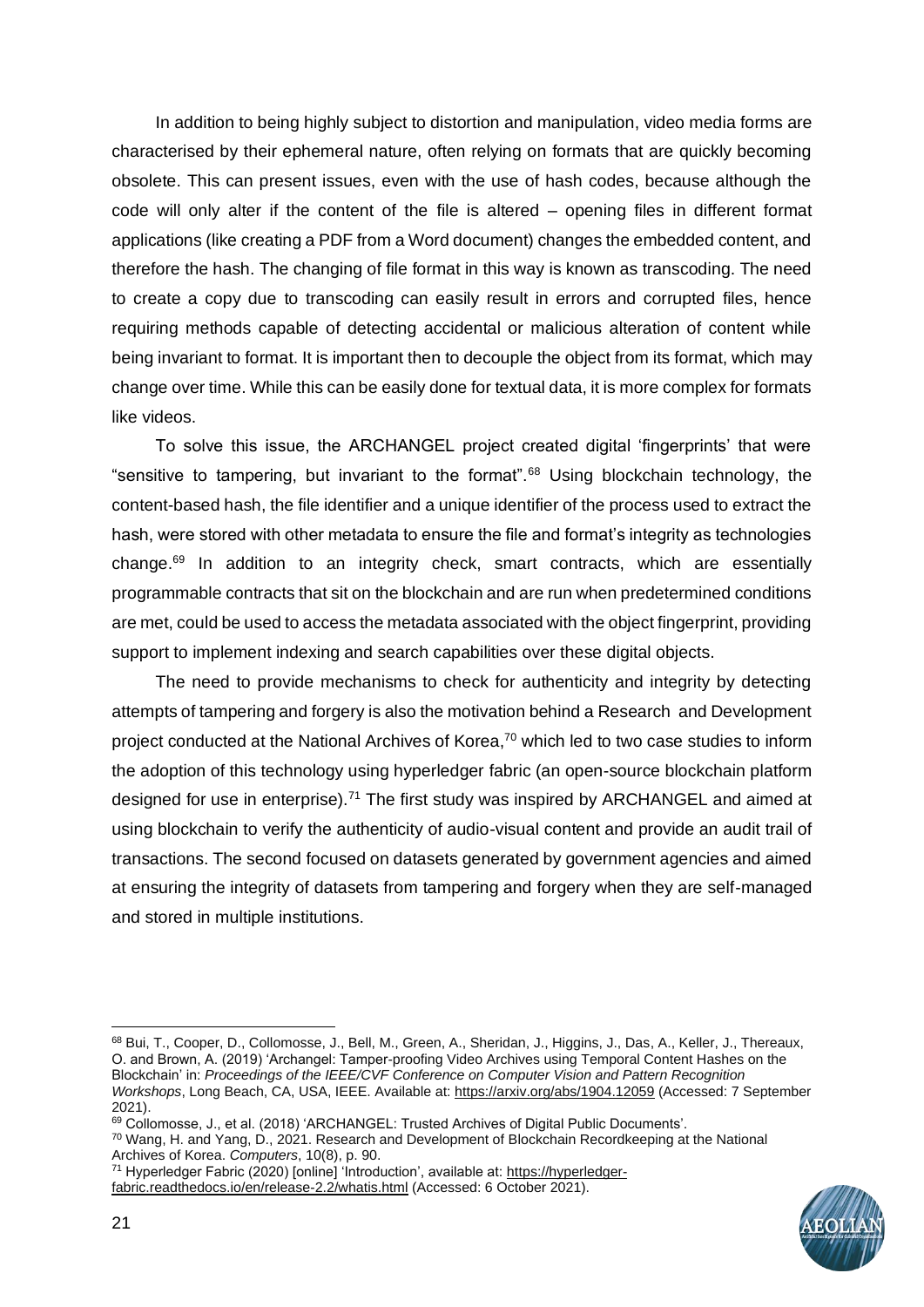## *2) Balancing Risk and Access*

Two main concerns of digital archives are inevitably connected with the risks associated with preservation, from faulty devices and file corruption to missing metadata and loss of integrity, and access*.* Risk management's "ultimate goal is to define prevention and control mechanisms to address the risk attached to specific activities and valuable assets, where risk is defined as the combination of the probability of an event and its consequence".<sup>72</sup> It is natural to think of pairing archive preservation and access with risk management processes, since these help to identify the limitations of the context, to assess the risks, and plan for treatments. J. Barateiro et al. propose an approach to risk management specific for digital preservation consisting of three steps: 1) identification of requirements; 2) classification of threats and vulnerabilities; and 3) treatment of the risks deriving.<sup>73</sup> However, one limitation with these types of approaches comes from the impossibility to quantify outcomes and probability, hence resulting in qualitative evaluation rather than quantitative indication for decision makers. In an environment often constrained by high volume of data and low available resources, how to select what to preserve and prioritise accordingly?

This is the concept behind "Safeguarding the Nation's Digital Memory" project: to approach preservation risk by employing statistical methods for decision support based on data and evidence.<sup>74</sup> The outcome, DiAGRAM, combines the knowledge of domain experts and statisticians into a Bayesian network used to infer the risks associated with four key areas:

- I. **Preservation** caused by the fluidity and fragility of digital artefacts;
- II. **Context and provenance** due to the facility with which these records can be moved around, lost or hidden;
- III. **Transparency, trust and inclusion** imputable to the greater complexity faced by digital archivists when creating a digital story; and
- IV. **Policy**  when idealistic benchmarks, processes, standards and models collide with the lack of resources for local and small archives, and their necessity to prioritise.

The risk here is that standards and processes hinder the archival preservation process. Hence, the project aims to provide practical decision support tools that guide archivists through the quantitative assessment of risks and threats. Through these quantifications, decisionmakers can examine different risks and benefits associated with threats and make informed decisions and plans. Additionally, the use of statistical risk models provides the flexibility to

<sup>74</sup> Merwood, H. (2020) Risk Alert: Insufficient Technical Metadata. [Blog] *Digital Preservation Coalition*. Available at[: https://www.dpconline.org/blog/risk-alert-insufficient-technical-metadata](https://www.dpconline.org/blog/risk-alert-insufficient-technical-metadata) (Accessed: 8 September 2021)



<sup>72</sup> Barateiro, J., Antunes, G., Freitas, F. and Borbinha, J. (2010) Designing digital preservation solutions: A risk management-based approach [online] available at[: https://doi.org/10.2218/ijdc.v5i1.140](https://doi.org/10.2218/ijdc.v5i1.140) (Accessed: 7 September 2021).

<sup>73</sup> Barateiro, J., Antunes, G., Borbinha, J. and Lisboa, P. (2009) June. Addressing digital preservation: Proposals for new perspectives. In *Proceedings of InDP-09, 1st International Workshop on Innovation in Digital Preservation. Austin, TX, USA*.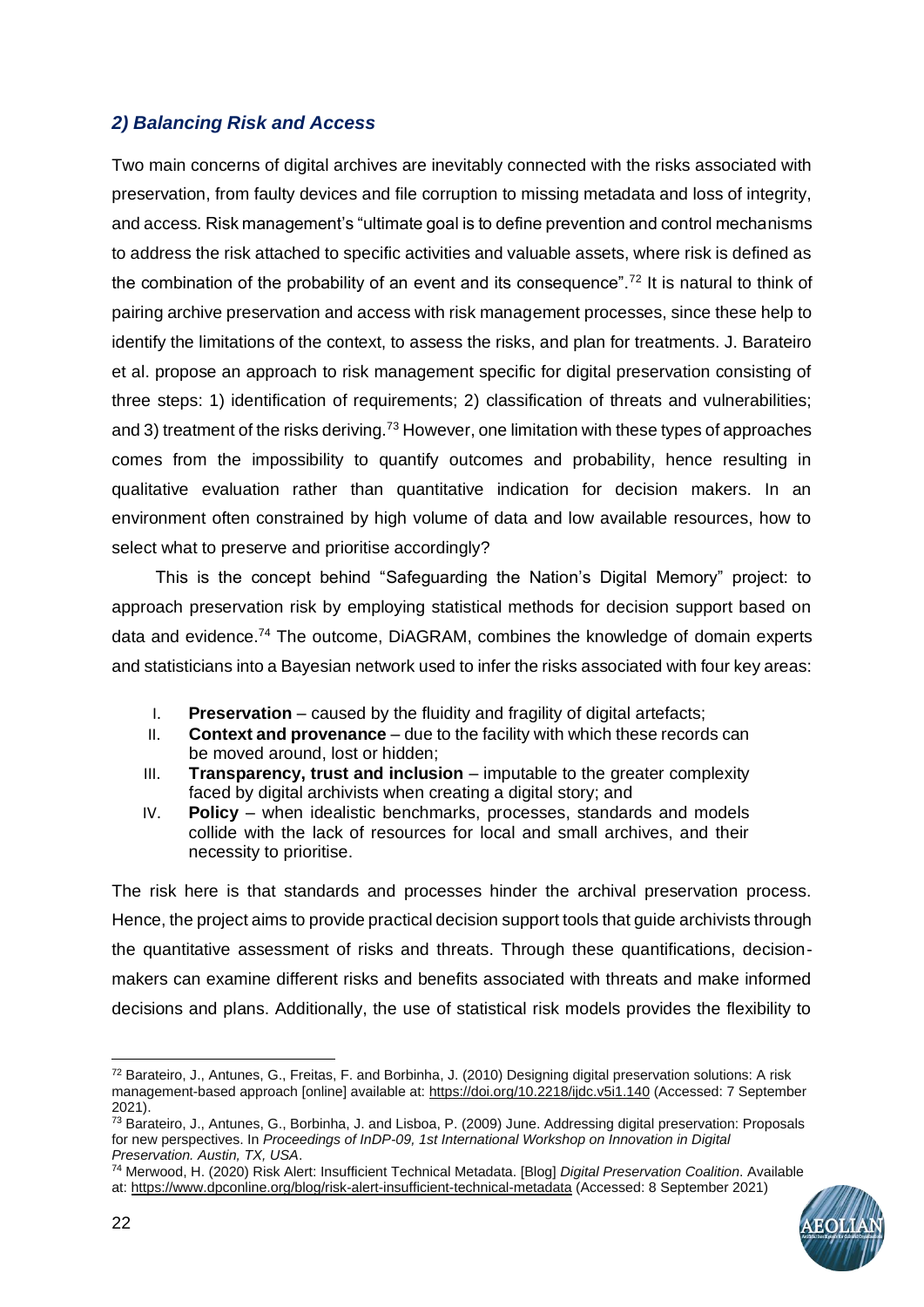adapt through time and navigate risks when it is hard to predict all possible outcomes and uses of a digital collection.<sup>75</sup>

The power of the model resides in its capability to tackle uncertainty, i.e., to provide estimates even in presence of limited or imperfect data. This is a characteristic of Bayesian networks, which provide a framework to model expert knowledge necessary to compensate for the lack of information and provide a robust tool for reasoning under uncertainty. However, even when risk management practices are employed, there are challenges due to the lack of shared details around the experience of system failures, as pointed out by Dearborn and Meister.<sup>76</sup> To this end, the authors discuss the past experience of failures within the MetaArchive Cooperative as a way to plan for success in the future. Openness and transparency can thus be interpreted in terms of shared experience and practices.

## *3) Explainable AI to Build Trust*

As AI is creeping into many aspects of our life, it raises questions regarding the reliability of these systems, and consequently, the risks deriving from AI-based decision making. While the black-box model fuelled by big data and complex deep architectures has determined the popularity of AI solutions in many domains in the past decade, now we are faced with the requirements of interpretable and explainable models as the top prerequisites to establish fairness, accountability, and trust in this technology. Although often used interchangeably, explainability and interpretability refer to two separate aspects of AI algorithms. Interpretability looks at how an AI works, focussing on what the algorithm does. Explainability is concerned with how the AI behaves, and as such, it aims at creating a trust link between the AI and its users, producing insights into their decision making.<sup>77</sup>

But how can an AI explain itself? In 'Explaining Explanations: An Overview of Interpretability of Machine Learning',<sup>78</sup> Gilpin et al. survey current work on XAI, trying to identify challenges and foundational concepts used to create a taxonomy of XAI approaches. There are three categories for XAI:

i. **Processing**, i.e. methods that try to rebuild the internal decision process of the algorithm trying to identify connections between input and output. This category of XAI is mainly concerned with the impact of AI on users, and how to create transparency, and eventually trust, in their use.

<sup>78</sup> Gilpin, L.H., Bau, D., Yuan, B.Z., Bajwa, A., Specter, M. and Kagal, L. (2018) 'Explaining Explanations: An Overview of Interpretability of Machine Learning' in: *2018 IEEE 5th International Conference on data science and advanced analytics (DSAA)*, October 2018, IEEE, pp. 80-89.



<sup>75</sup> Sheridan, J. (2021) Interview

<sup>76</sup> Dearborn, C. and Meister, S. (2017) 'Failure as Process: Interrogating Disaster, Loss, and Recovery in Digital Preservation', *Alexandria*, 27(2), pp. 83–93.

<sup>77</sup> Bunn, J. (2020) 'Working in Contexts for which Transparency is Important: A Recordkeeping view of Explainable Artificial Intelligence (XAI)', *Records Management Journal*, 30(2), pp. 143–153, available at: <http://dx.doi.org/10.1108/RMJ-08-2019-0038> (Accessed 8 September 2021).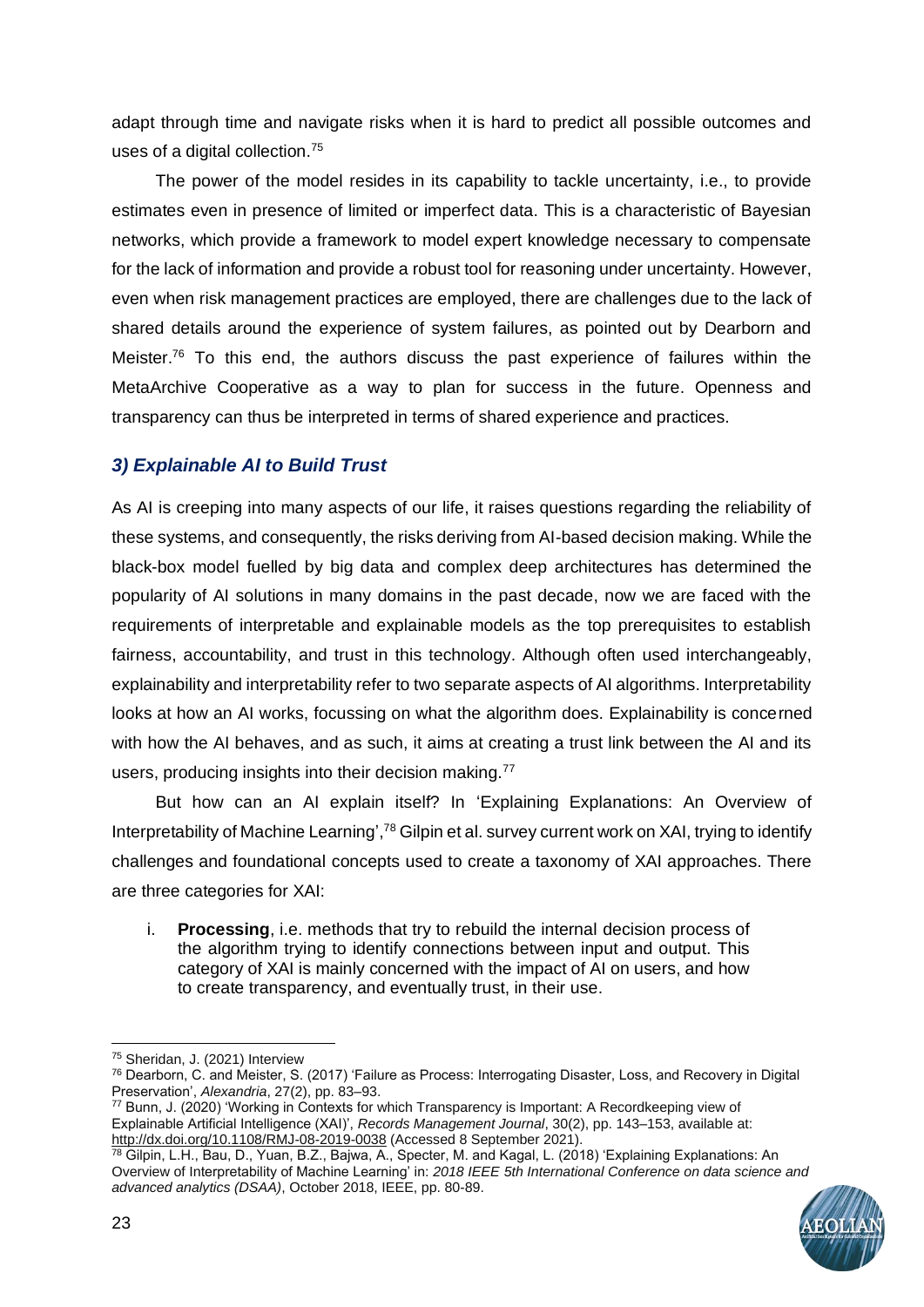- ii. **Representation** looks at the internal model of the AI trying to understand how data are represented. This is particularly important to help understand the role of bias in data and how this propagates in the algorithm.
- iii. The last category looks at ways of *producing explanation*, i.e. the capability of AI to engage in a conversation around its own decisions.

It is interesting to note how concepts of transparency and accountability are shared between AI and digital archives. In this way, the next step is to direct efforts towards a shared definition that benefits people.

As Abdul et al. have pointed out, while the AI community is working toward explainable algorithms, "their focus is not on usable, practical and effective transparency that works for and benefits people".<sup>79</sup> Building towards a shared view, the workshop on "Human-centred Explainable AI" (HeXAI) organised by University College London (UCL) and TNA focussed on human-centered multidisciplinary exploration of and engagement with XAI. Working towards XAI there is a "need to understand a lot more about explanation as a contextual human behaviour with a role in cementing social cohesion and trust".<sup>80</sup> Building explainable AI is not just an algorithmic matter, but needs to consider the individuals, and the environment in which it will operate.

[w2.wpmucdn.com/blogs.ucl.ac.uk/dist/e/653/files/2019/10/HeXAI-leaflet.pdf](https://cpb-eu-w2.wpmucdn.com/blogs.ucl.ac.uk/dist/e/653/files/2019/10/HeXAI-leaflet.pdf) (Accessed: 8 September 2021).



<sup>79</sup> Abdul, A., Vermeulen, J., Wang, D., Lim, B.Y. and Kankanhalli, M. (2018) 'Trends and Trajectories for Explainable, Accountable and Intelligible Systems: An HCI Research Agenda' in: *Proceedings of the 2018 CHI conference on human factors in computing systems*, April 2018, CHI, pp. 1-18. <sup>80</sup> UCL. (2019) 'From Black Box to Tip of the Iceberg: Creative Engagement with the Emergence of XAI (Explainable Artificial Intelligence)', available at: [https://cpb-eu-](https://cpb-eu-w2.wpmucdn.com/blogs.ucl.ac.uk/dist/e/653/files/2019/10/HeXAI-leaflet.pdf)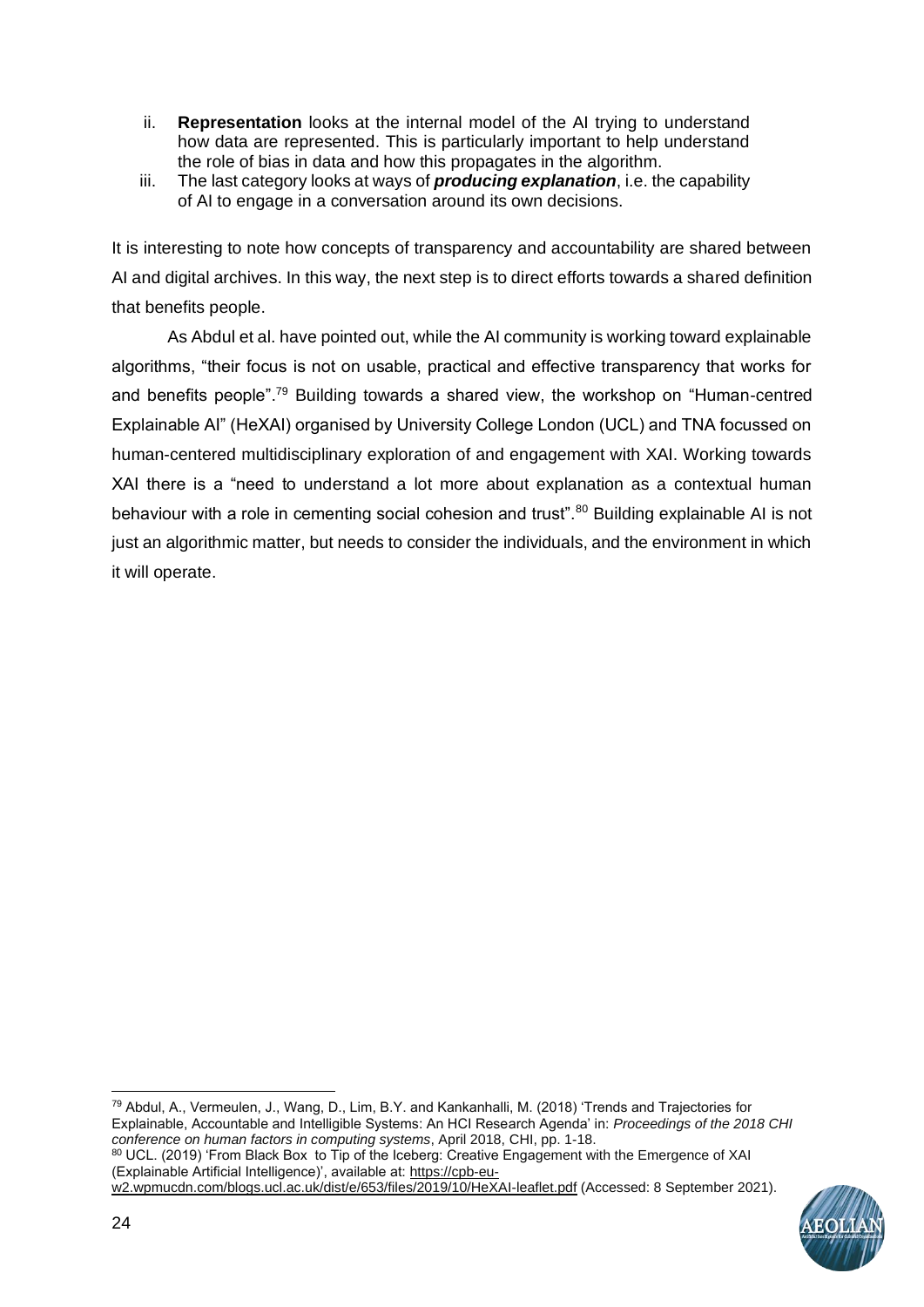## *Conclusion – AI and Ethics*

Over the past five years TNA has been at the forefront of the exploration of AI applied to archives and has contributed substantial thought leadership and pragmatic case studies for the wider LAM sector to reflect on and learn from. The work has been driven by the knowledge that how archives select, appraise, manage, preserve and provide access to their collections has changed, and continues to change dramatically as digital technologies develop. From early trials with eDiscovery and computation tools to support selection and appraisal processes, to collaborative projects with emerging technologies like blockchain, TNA has an established appetite for experimentation. However, whilst the adoption of AI has often been thought to solve problems related to preservation and access of digital archives, it is also raising concerns regarding bias and ethics.

Indeed, AI can increase the risk of amplifying data and algorithmic bias, reinforcing stereotypes and skewed perceptions of the world, reframing discourse around popular topics statistically more prominent while filtering out niche views, and inducing decisions based on uncertain assumptions, without enough consideration of their confidence. Explainability is seen as a panacea for trust, in turn relying on fairness, accountability and transparency (FACT). However, there is still a gap between the interpretation of trustworthiness and FACT within the AI and the archive community. While sharing a common vocabulary, they prioritise different aspects, algorithmic from one side, and humans and their environment from the other. Convergence among these points-of-view can inform both sides, and lead to a greater progress in their disciplines. E. S. Jo and T. Gebru<sup>81</sup> have already highlighted the exemplary role that archives can play in creating datasets for learning algorithms. Building on the concepts of consent, inclusivity, power, transparency, and ethics and privacy in archival and library science, the authors describe how these can be applied in machine learning to limit bias and ethical concerns. However, we also need to be pragmatic about the expectation we set forth and the desired outcomes. Using data 'in the wild' is doomed to raise issues similar to those recently found in J. Buolamwini and Gebru's study, which outlined the way "machine learning algorithms can discriminate based on classes like race and gender".<sup>82</sup> But would library staff have been aware of demographic bias in the data sets before such a study? The

<sup>81</sup> Jo, E.S. and Gebru, T. (2020) 'Lessons from Archives: Strategies for Collecting Sociocultural Data in Machine Learning' in: *Proceedings of the 2020 Conference on Fairness, Accountability, and Transparency*, January 2020, pp. 306-316. Available at<https://dl.acm.org/doi/10.1145/3351095.3372829> (Accessed: 8 September 2021). 82 Buolamwini, J. and Gebru, T. (2018) 'Gender Shades: Intersectional Accuracy Disparities in Commercial Gender Classification' in: *Proceedings of the 1st Conference on Fairness, Accountability and Transparency,* January 2018, PMLR, 81, pp. 77–91.

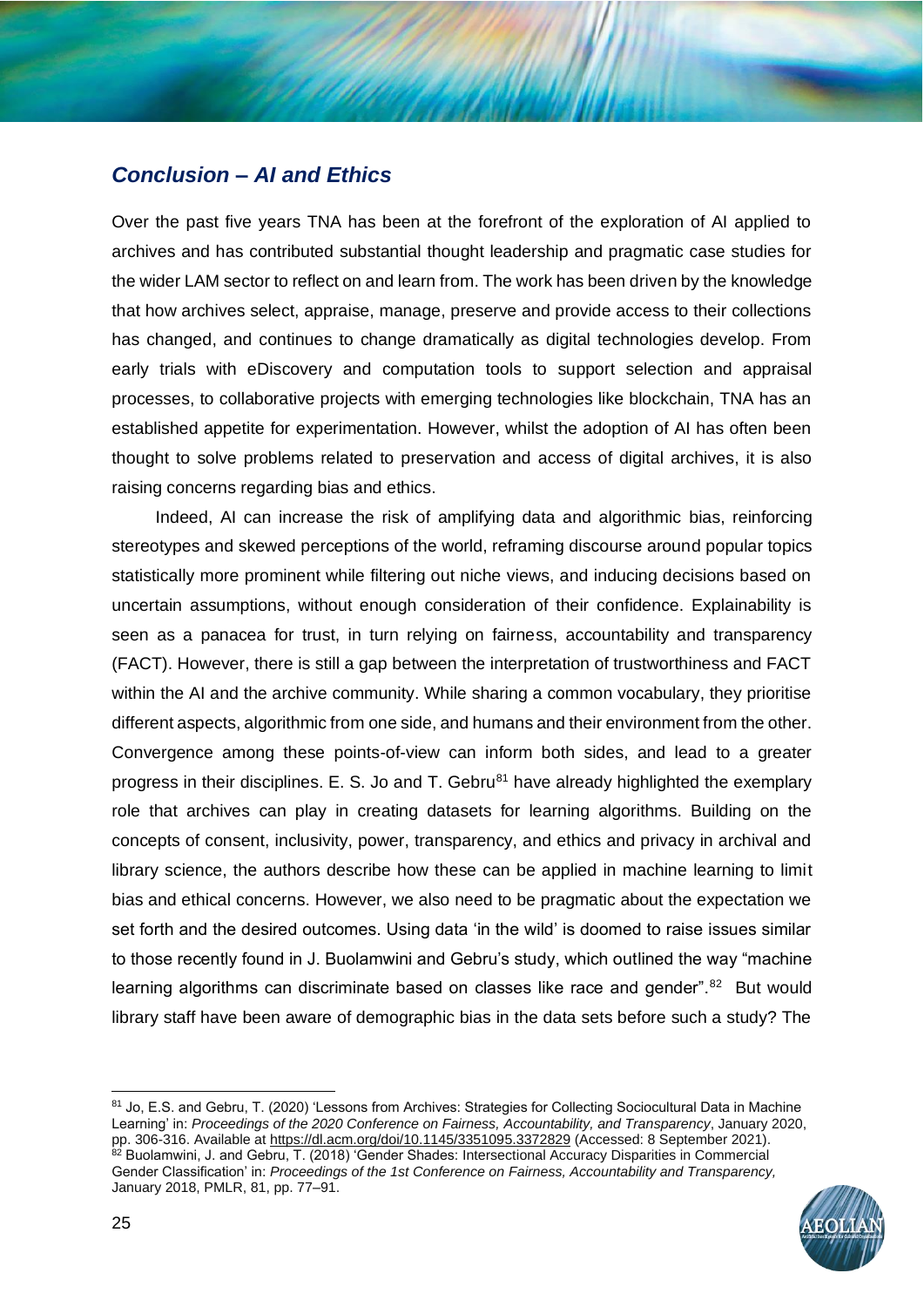answer, as pointed out by C. N. Coleman, is "likely not".<sup>83</sup> This is why an honest discussion needs to take place, where the focus shifts from ways to *remove* bias to ways of *managing* it. In doing this, guiding principles of beneficence, nonmaleficence, autonomy, justice and explicability can "serve as the architecture within which laws, rules, technical standards, and best practices are developed for specific sectors, industries, and jurisdictions", in which these principles can have either an enabling or a constraining role.<sup>84</sup>

<sup>84</sup> Floridi, L. and Cowls, J., (2019) 'A Unified Framework of Five Principles for AI in Society', HDSR, 1(1), pp. 1– 15. Available at[: https://hdsr.mitpress.mit.edu/pub/l0jsh9d1/release/7](https://hdsr.mitpress.mit.edu/pub/l0jsh9d1/release/7) (Accessed: 7 September 2021).



<sup>83</sup> Coleman, C.N. (2020) 'Managing Bias When Library Collections Become Data', *International Journal of Librarianship*, *5*(1), pp. 8–19.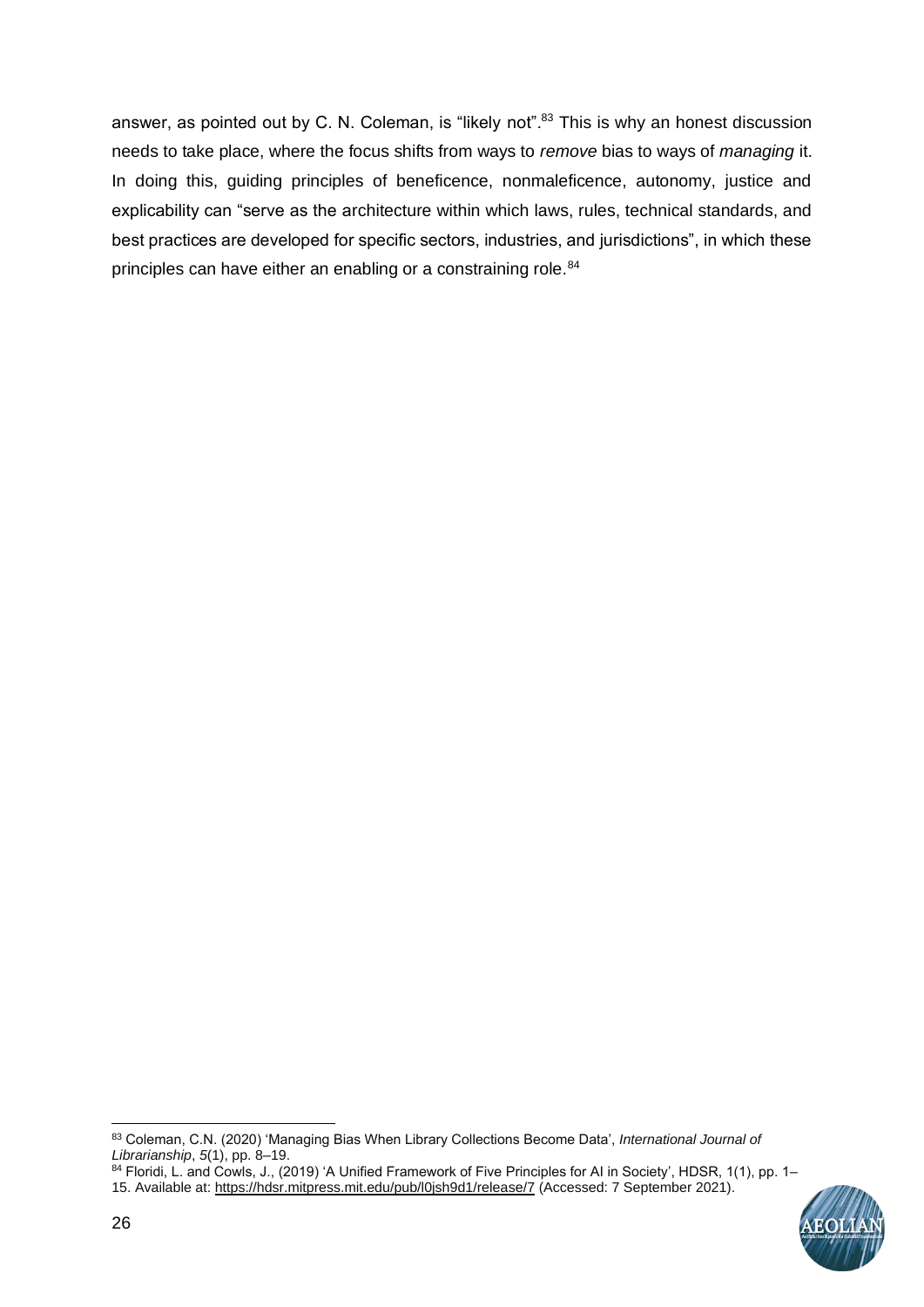## **Bibliography**

Abdul, A., Vermeulen, J., Wang, D., Lim, B.Y. and Kankanhalli, M. (2018) 'Trends and Trajectories for Explainable, Accountable and Intelligible Systems: An HCI Research Agenda' in: *Proceedings of the 2018 CHI conference on human factors in computing systems*, April 2018, CHI, pp. 1-18.

Allan, A. (2015) *Review of Government Digital Records.* Available at: [https://www.gov.uk/government/uploads/system/uploads/attachment\\_data/file/486418/Report\\_-](https://www.gov.uk/government/uploads/system/uploads/attachment_data/file/486418/Report_-_Digital_Records_Review.pdf) Digital Records Review.pdf

ARCHANGEL Project. (2019) *Trusted Digital Archives* [Online video] available at: <https://www.youtube.com/watch?v=xKCdKo6rQXw>

Barateiro, J., Antunes, G., Borbinha, J. and Lisboa, P. (2009) June. Addressing digital preservation: Proposals for new perspectives. In *Proceedings of InDP-09, 1st International Workshop on Innovation in Digital Preservation. Austin, TX, USA*.

Barateiro, J., Antunes, G., Freitas, F. and Borbinha, J. (2010) Designing digital preservation solutions: A risk management-based approach [online] available at:<https://doi.org/10.2218/ijdc.v5i1.140>

Baron, J.R. (2005) 'Toward a Federal Benchmarking Standard for Evaluating Information Retrieval Products Used in E-Discovery', *Sedona Conference Journal* 6, pp. 237–239. Available at: [https://thesedonaconference.org/sites/default/files/publications/237-246%20Baron\\_237-](https://thesedonaconference.org/sites/default/files/publications/237-246%20Baron_237-246%20Baron.qxd__0.pdf) [246%20Baron.qxd\\_\\_0.pdf](https://thesedonaconference.org/sites/default/files/publications/237-246%20Baron_237-246%20Baron.qxd__0.pdf)

Barons, M., Bhatia, S., Double, J., Fonseca, T., Green, A., Krol, S., Merwood, H., Mulinder, A., Ranade, S., Smith, J.Q. and Thornhill, T. (2021) 'Safeguarding the nation's digital memory: towards a Bayesian model of digital preservation risk', *Archives and Records*, *42*(1), pp. 58–78.

Bell, M., TNA (2018) *Machine Leaning in the Archive* [online] available at: <https://blog.nationalarchives.gov.uk/machine-learning-archives/#note-39468-1>

Bhatia, S., Douglas, E.K. and Most, M. (2020) 'Blockchain and Records Management: Disruptive Force or New Approach?, *Records Management Journal*, 30(3), pp. 277–286.

British and Irish Legal Information Institute (BAILII) [online], available at: [www.bailii.org](http://www.bailii.org/) (Accessed: 8 September 2021).

Bui, T., Cooper, D., Collomosse, J., Bell, M., Green, A., Sheridan, J., Higgins, J., Das, A., Keller, J., Thereaux, O. and Brown, A. (2019) 'Archangel: Tamper-proofing Video Archives using Temporal Content Hashes on the Blockchain' in: *Proceedings of the IEEE/CVF Conference on Computer Vision and Pattern Recognition Workshops*, Long Beach, CA, USA, IEEE. Available at: <https://arxiv.org/abs/1904.12059>

Bunn, J. (2020) 'Working in Contexts for which Transparency is Important: A Recordkeeping view of Explainable Artificial Intelligence (XAI)', *Records Management Journal*, 30(2), pp. 143–153, available at:<http://dx.doi.org/10.1108/RMJ-08-2019-0038>

Buolamwini, J. and Gebru, T. (2018) 'Gender Shades: Intersectional Accuracy Disparities in Commercial Gender Classification' in: *Proceedings of the 1st Conference on Fairness, Accountability and Transparency,* January 2018, PMLR, 81, pp. 77–91.

Cabinet Office (UK). (2017) *Better Information for Better Government.* Available at: <https://www.gov.uk/government/publications/better-information-for-better-government> (Accessed: 29 August 2021).

Coleman, C.N. (2020) 'Managing Bias When Library Collections Become Data', *International Journal of Librarianship*, *5*(1), pp. 8–19.

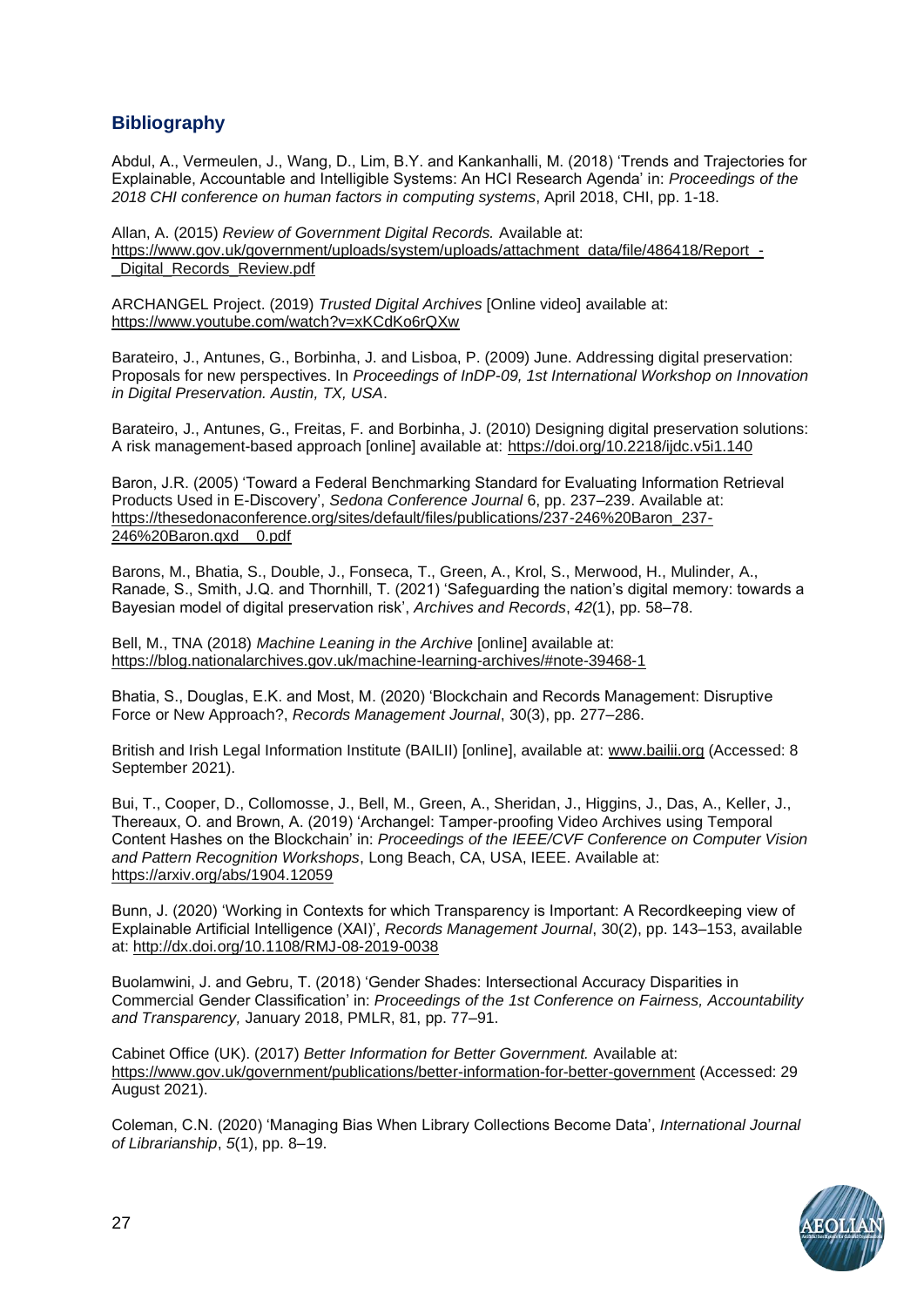Collomosse, J., Bui, T., Brown, A., Sheridan, J., Green, A., Bell, M., Fawcett, J., Higgins, J. and Thereaux, O. (2018) 'ARCHANGEL: Trusted Archives of Digital Public Documents' in: *Proceedings of the ACM Symposium on Document Engineering*, August 2018, Halifax, NS, Canada, ACM DocEng, pp. 1-4.

Collomosse, J., et al. (2018) 'ARCHANGEL: Trusted Archives of Digital Public Documents'. Day, C. (2020). *Computing Cholera? 'Distant Reading' General Board of Health catalogue data.* Available at: [https://www.nationalarchives.gov.uk/about/our-research-and-academic-collaboration/our](https://www.nationalarchives.gov.uk/about/our-research-and-academic-collaboration/our-research-projects/2020-annual-digital-lecture-staff-research-poster-exhibition/#computing-cholera)[research-projects/2020-annual-digital-lecture-staff-research-poster-exhibition/#computing-cholera](https://www.nationalarchives.gov.uk/about/our-research-and-academic-collaboration/our-research-projects/2020-annual-digital-lecture-staff-research-poster-exhibition/#computing-cholera)

Day, C. (2021) *Cholera! Public health in mid-19th century Britain.* Available at: <https://media.nationalarchives.gov.uk/index.php/cholera-public-health-in-mid-19th-century-britain/>

Dearborn, C. and Meister, S. (2017) 'Failure as Process: Interrogating Disaster, Loss, and Recovery in Digital Preservation', *Alexandria*, 27(2), pp. 83–93.

Decker, S., Kirsch, D. Venkata, S., and Nix, A. (2021) 'Finding Light in Dark Archives: Using AI to Connect, Context and Content in Email', accepted for publication in the *Journal of Knowledge, Culture and Communication*, *AI & Society*.

DOMO (2018) *Data Never Sleeps 6.0* [online], available at: [https://www.domo.com/assets/downloads/18\\_domo\\_data-never-sleeps-6+verticals.pdf](https://www.domo.com/assets/downloads/18_domo_data-never-sleeps-6+verticals.pdf)

Dunley, R. and Pugh, J. (2021) 'Do Archive Catalogues Make History?: Exploring Interactions between Historians and Archives', *Twentieth Century British History*. Available at: <https://doi.org/10.1093/tcbh/hwab021> (Accessed: 7 September 2021)

Fesharaki, Mehdi N., et al. (2020) 'A Conceptual Model for Socio-Pragmatic Web Based on Activity Theory', *Cogent Education*, 7(1). Available at:<https://doi.org/10.1080/2331186X.2020.1797979> (Accessed 6 October 2021).

Floridi, L. and Cowls, J., (2019) 'A Unified Framework of Five Principles for AI in Society', HDSR, 1(1), pp. 1–15. Available at:<https://hdsr.mitpress.mit.edu/pub/l0jsh9d1/release/7>

Gilpin, L.H., Bau, D., Yuan, B.Z., Bajwa, A., Specter, M. and Kagal, L. (2018) 'Explaining Explanations: An Overview of Interpretability of Machine Learning' in: *2018 IEEE 5th International Conference on data science and advanced analytics (DSAA)*, October 2018, IEEE, pp. 80-89.

Gurciullo, S. (2017) 'Keeping born-digital literary and artistic archives in an imperfect world: theory, best practice and good enoughs', *Comma*, 1, pp. 49–65. Available at: <https://doi.org/10.3828/comma.2017.4>

Hoffman, G. L. (2019) *Organizing Library Collections: Theory and Practice*, London, Rowman & Littlefield.

Hyperledger Fabric (2020) [online] 'Introduction', available at: [https://hyperledger](https://hyperledger-fabric.readthedocs.io/en/release-2.2/whatis.html)[fabric.readthedocs.io/en/release-2.2/whatis.html](https://hyperledger-fabric.readthedocs.io/en/release-2.2/whatis.html)

Isaacson, S. (2013) *Computer Technology Review*, March.

Jo, E.S. and Gebru, T. (2020) 'Lessons from Archives: Strategies for Collecting Sociocultural Data in Machine Learning' in: *Proceedings of the 2020 Conference on Fairness, Accountability, and Transparency*, January 2020, pp. 306-316. Available at <https://dl.acm.org/doi/10.1145/3351095.3372829>

Lemieux, V.L. (2016) 'Trusting records: is Blockchain technology the answer?', *Records Management Journal*, 26(2), pp. 110–139.

Lightfoot, D. (2021) *The SafePod Network (SPN)* [online] available at: [https://safepodnetwork.ac.uk](https://safepodnetwork.ac.uk/) (Accessed: 26 August 2021)

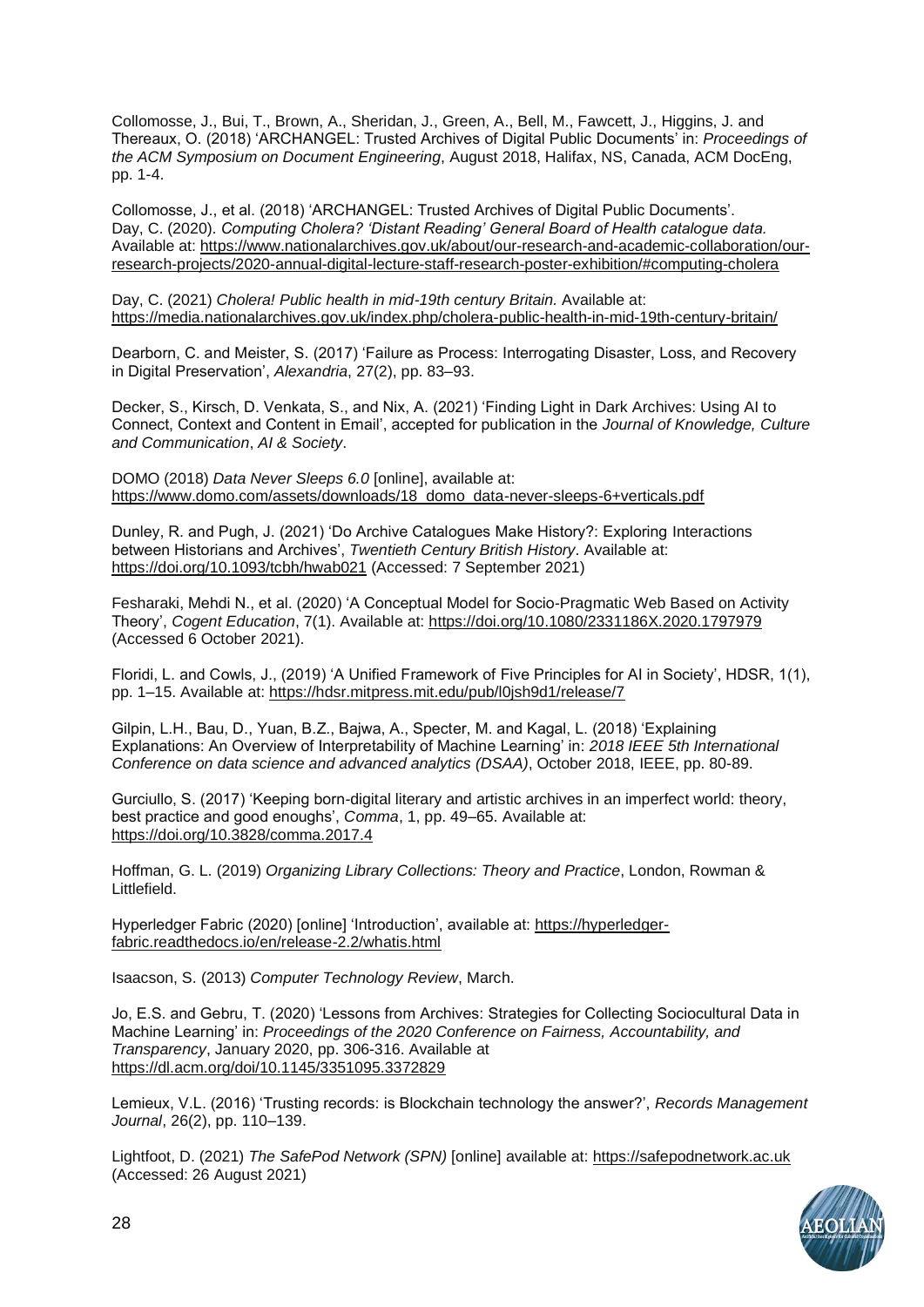Mas, S., Maurel,D., and Alberts, I. (2011) 'Applying Faceted Classification to the Personal Organization of Electronic Records: Insights into the User Experience', *Archivaria*, 72, pp. 29–59.

Mcdonald, G., Macdonald, C., and Ounis, I. (2020) 'How the Accuracy and Confidence of Sensitivity Classification Affects Digital Sensitivity Review' ACM Transactions on Information Systems, 39, 4, pp. 1-34. Available at:<https://doi.org/10.1145/3417334>

McDonald, G., Macdonald, C., Ounis, I. (2020) 'Active Learning Stopping Strategies for Technology-Assisted Sensitivity Review', in: *Proceedings of the 43rd International ACM SIGIR Conference on Research and Development in Information Retrieval*. New York (USA): Association for Computing Machinery, pp. 2053–2056.

Merwood, H. (2020) Risk Alert: Insufficient Technical Metadata. [Blog] *Digital Preservation Coalition*. Available at:<https://www.dpconline.org/blog/risk-alert-insufficient-technical-metadata>

Nix, A. et al. (2021) 'Finding Light in Dark Archives: Using AI to Connect, Context and Content in Email', presentation at AURA: Artificial Intelligence and Archives: What comes next? Online conference, available at: [https://www.aura-network.net/wp-content/uploads/2021/04/Adam-Nix](https://www.aura-network.net/wp-content/uploads/2021/04/Adam-Nix-slides.pdf)[slides.pdf](https://www.aura-network.net/wp-content/uploads/2021/04/Adam-Nix-slides.pdf)

The ODI. (2018) *How can smart contracts be useful for business?* [online] available at [https://theodi.org/wp-content/uploads/2018/05/378720579-How-can-smart-contracts-be-useful-for](https://theodi.org/wp-content/uploads/2018/05/378720579-How-can-smart-contracts-be-useful-for-businesses.pdf)[businesses.pdf](https://theodi.org/wp-content/uploads/2018/05/378720579-How-can-smart-contracts-be-useful-for-businesses.pdf) (Accessed: 7 September 2021).

Porat, A. Pratap, A., Shah, P. and Adkar, V. (2017) 'Blockchain Consensus: An analysis of Proof-of-Work and its Applications' [online], available at: [https://www.scs.stanford.edu/17au](https://www.scs.stanford.edu/17au-cs244b/labs/projects/porat_pratap_shah_adkar.pdf)[cs244b/labs/projects/porat\\_pratap\\_shah\\_adkar.pdf](https://www.scs.stanford.edu/17au-cs244b/labs/projects/porat_pratap_shah_adkar.pdf)

Rolan, G., Humphries, G., Jeffrey, L., Samaras, E., Antsoupova, T., Stuart, K. (2019) 'More human than human? Artificial intelligence in the archive', *Archives and Manuscripts*, 47, pp. 179–203. Available at:<https://doi.org/10.1080/01576895.2018.1502088>

Schneider, J. et al., (2019) 'Appraising, Processing, and Providing Access to Email in Contemporary Literary Archives', *Archives and Manuscripts*, 47(3), pp. 305-326. Available at: <https://doi.org/10.1080/01576895.2019.1622138>

Seles, A. (2021) Interview for the AURA project (Archives in the UK/ Republic of Ireland and AI), 28 May.

Sheridan, J. (2021) Interview for the "Unlocking our Digital Past" project, Loughborough University, 29 June.

Stanford Libraries Projects. (2021) *About ePADD* [online] available at: <https://epadd.stanford.edu/epadd/about> (Accessed: 25 August 2021)

The National Archives UK. (2016) *The application of technology-assisted review to born-digital records transfer, Inquiries and beyond* [online] available at: [https://www.nationalarchives.gov.uk/documents/technology-assisted-review-to-born-digital-records](https://www.nationalarchives.gov.uk/documents/technology-assisted-review-to-born-digital-records-transfer.pdf)[transfer.pdf](https://www.nationalarchives.gov.uk/documents/technology-assisted-review-to-born-digital-records-transfer.pdf)

TNA (2017) *Digital Strategy* [online], available at: [https://www.nationalarchives.gov.uk/documents/the](https://www.nationalarchives.gov.uk/documents/the-national-archives-digital-strategy-2017-19.pdf)[national-archives-digital-strategy-2017-19.pdf](https://www.nationalarchives.gov.uk/documents/the-national-archives-digital-strategy-2017-19.pdf)

TNA (2019) *Areas of Research Interest* [online] available at: <https://www.nationalarchives.gov.uk/documents/areas-of-research-interest.pdf>

TNA. (2016) *The Application of Technology-Assisted Review to Born-Digital Records Transfer, Inquiries and Beyond.*